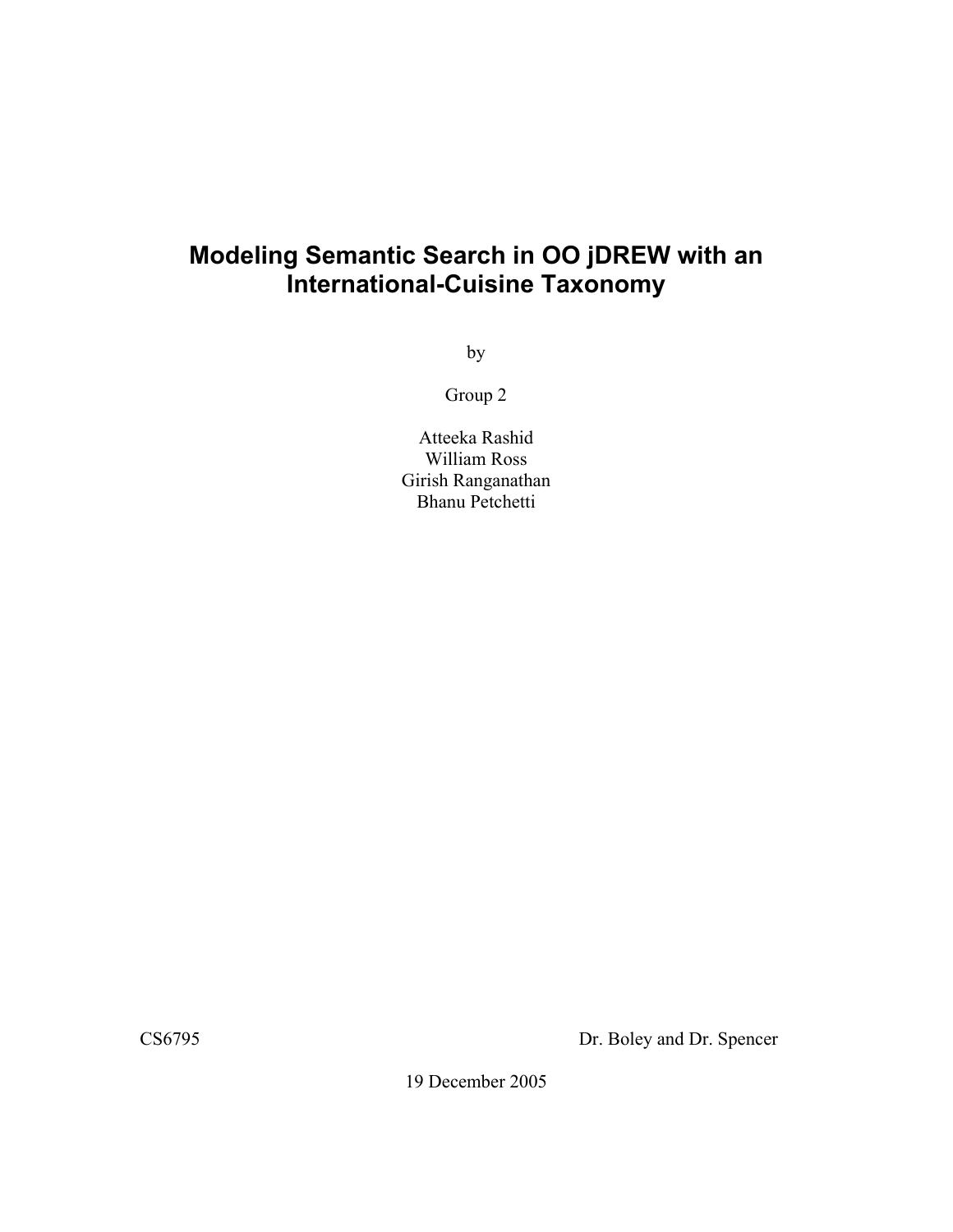# 0.0 Table of Contents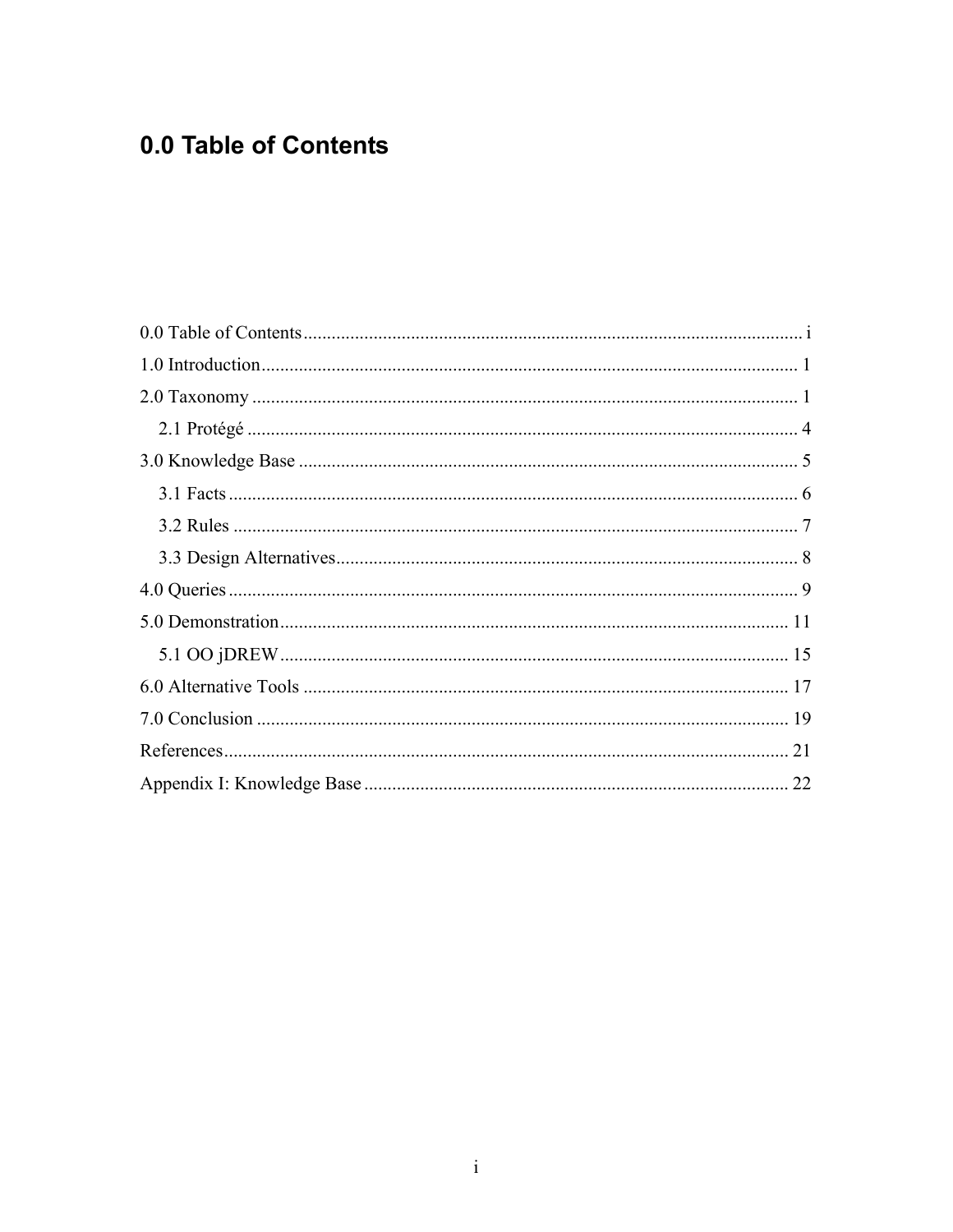# **1.0 Introduction**

The goal of our project is to demonstrate how semantic searching might be accomplished. To this end, we have created a mini-web scenario of numerous food items and 24 fictitious restaurants, where each URI relates to one fictitious restaurant's homepage. Furthermore, we have simulated some features of RDF and RDFS using the POSL logic programming representation, and we have developed an international-cuisine taxonomy that we use to classify both restaurants and food dishes. We use the information from our fictitious mini-web, stored as facts in our knowledge base, along with facts and rules inferred by our taxonomy to model the semantic searching of restaurants and food dishes in OO jDREW. Our hope was to gain some experience with tools used in Semantic Web development and to gain some knowledge regarding semantic searching, which we feel is an integral part of the Semantic Web.

# **2.0 Taxonomy**

The following section relates to our *International Cuisine* taxonomy. The taxonomy was initially developed to classify food instances associated with different countries, but, later, an abbreviated version was used to classify restaurants according to country (see Figure 1) and the fuller version was used to keep track of which food instances a particular restaurant serves. As our project is concerned with simulating a mini-web scenario of restaurant websites, we feel that the web crawler should also be considered. Our idea is that web crawlers will eventually become taxonomy specific; that is, there will be some web crawler for each taxonomy. The restaurant-taxonomy web crawler, for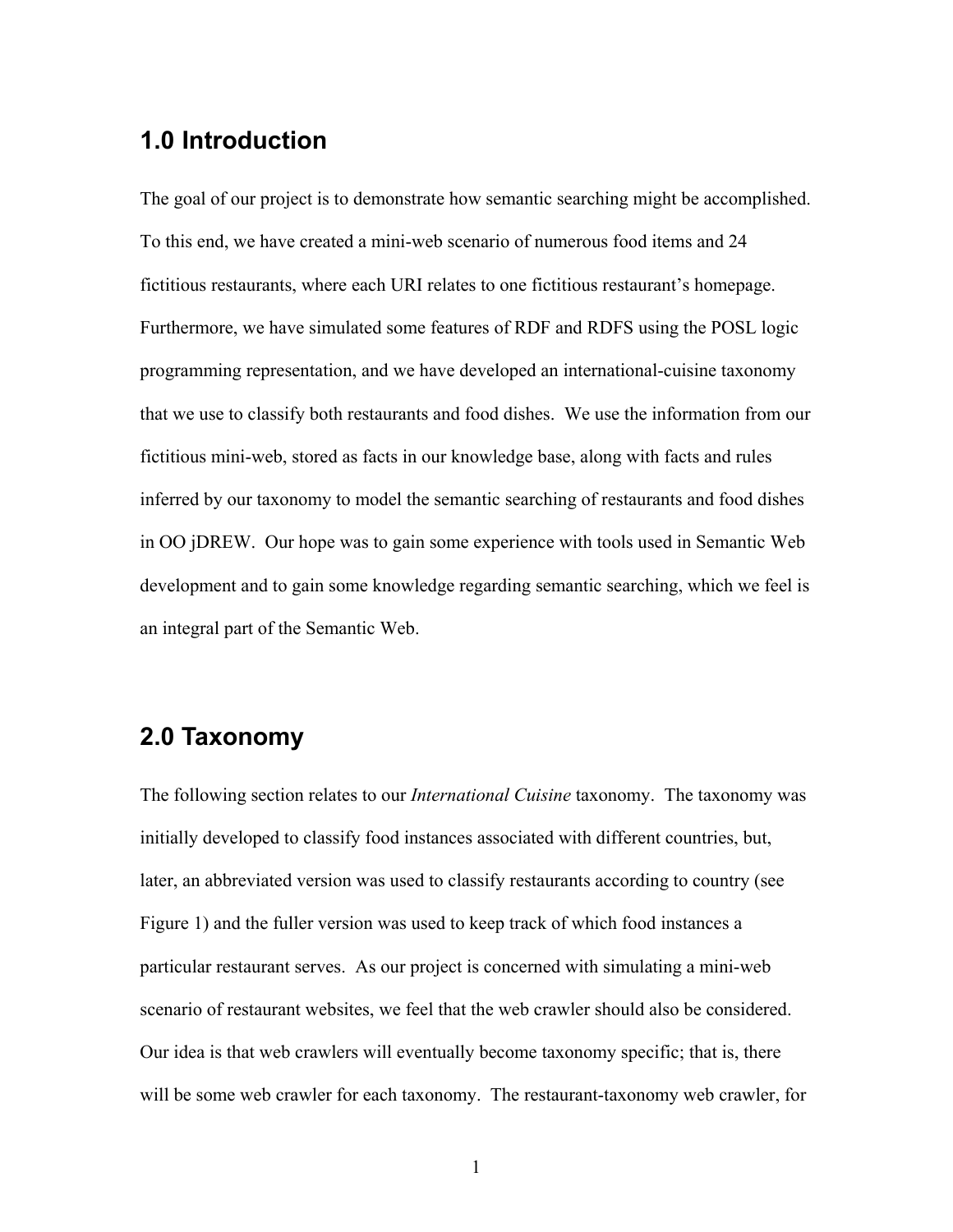example, would use the class names in the taxonomy to match central words in restaurant websites. The address book entry for the word "Mexican," for instance, would point to all Mexican restaurants.



**Figure 1: Abbreviated Taxonomy (countries only)** 

We chose to develop a simplified, international-cuisine taxonomy. We divided foods and restaurants into three continents and further subdivided them into one of the two countries selected for the continent. Finally, we chose representative foods from each country (six to 12 food classes) and modeled the taxonomy using Protégé. The entire taxonomy is comprised of 61 classes. The following figures (Figure 2 to Figure 7) show the food classes that fall under each country. The entire taxonomy was too large to show in its entirety. One final note about the taxonomy: an adjective naming convention is used (e.g., Chinese versus China), since, for example, we say that some food or restaurant is "Chinese," not "China."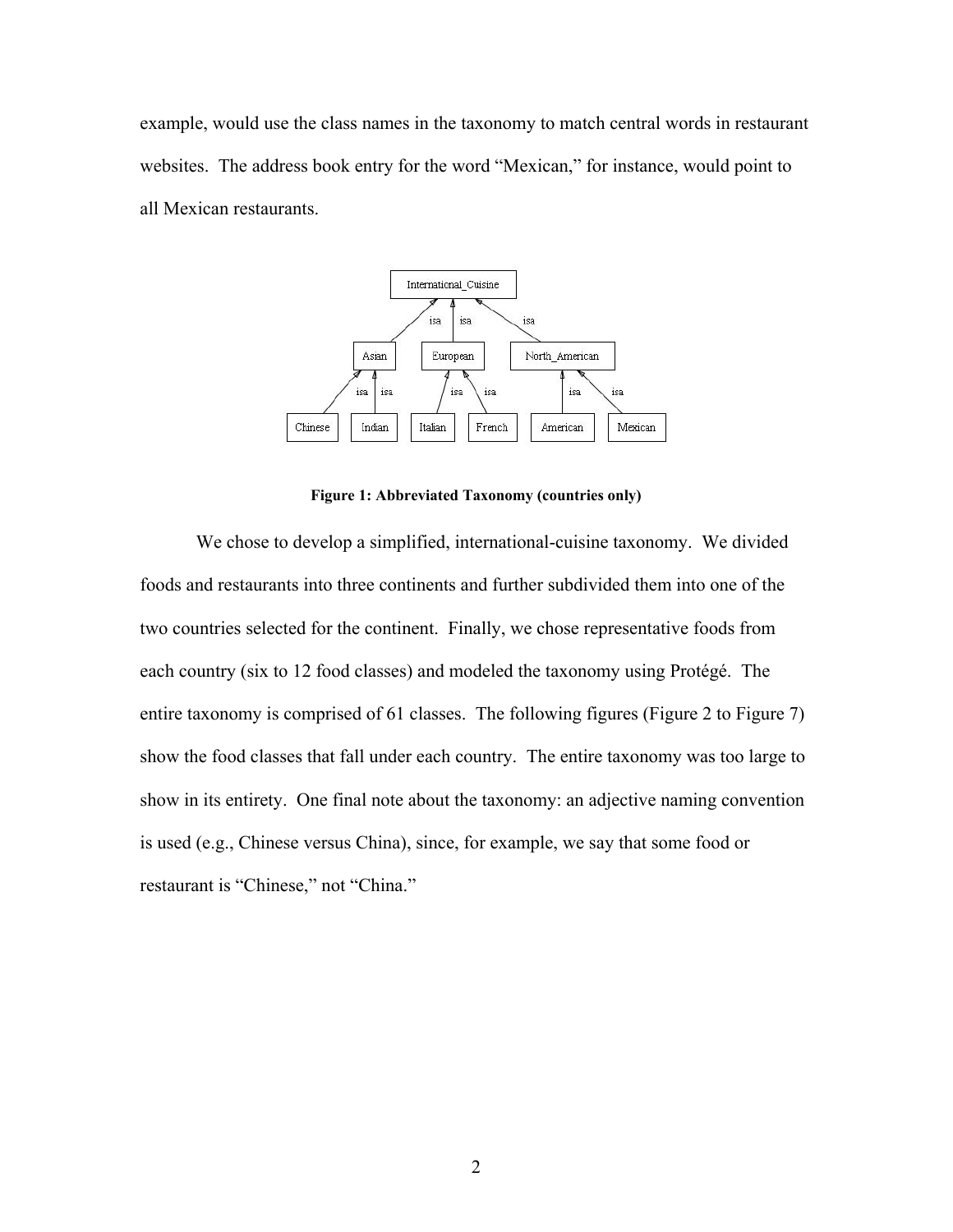

**Figure 2: Chinese Food Classes**



**Figure 3: Indian Food Classes**



**Figure 4: Italian Food Classes**



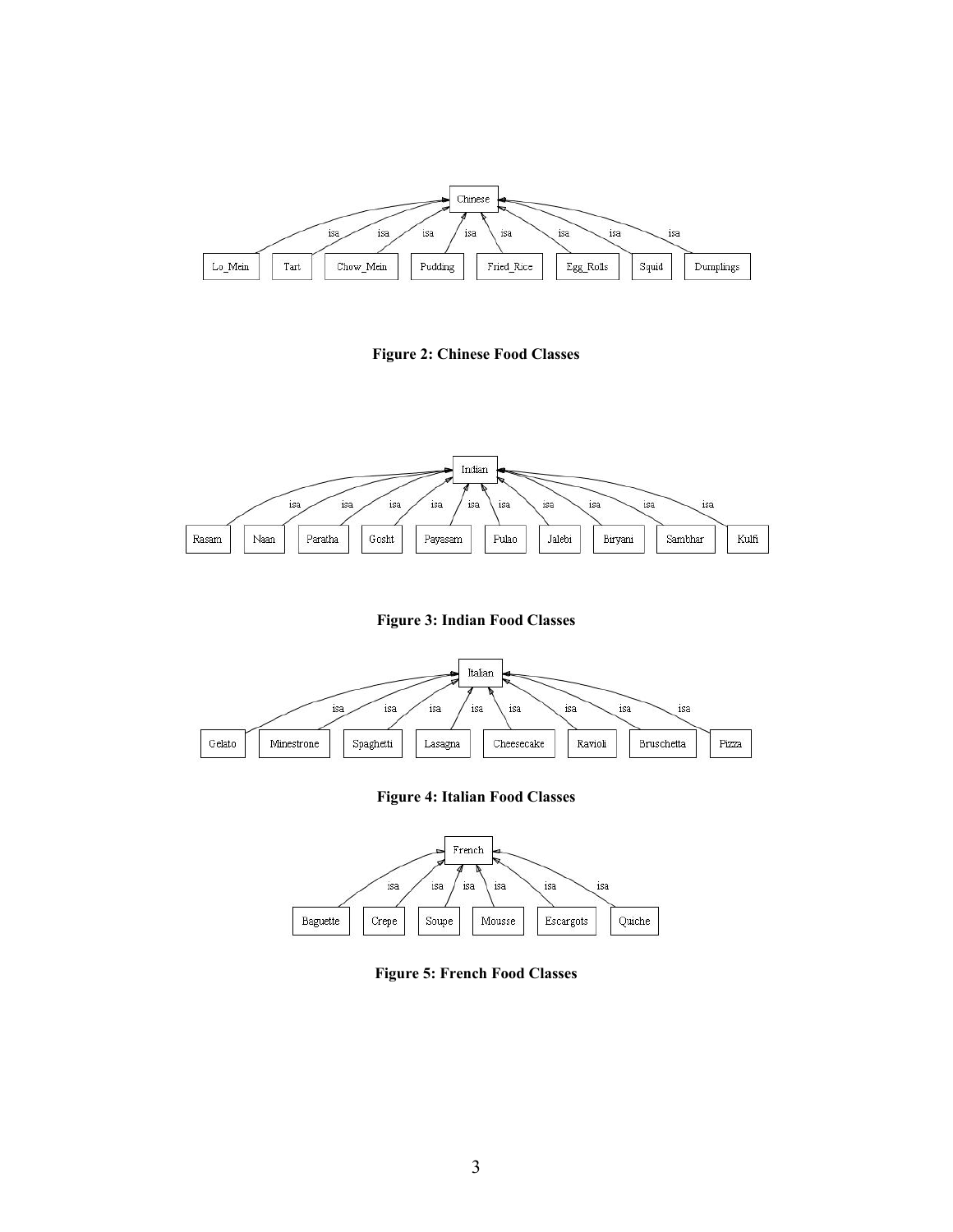

**Figure 6: American Food Classes**



**Figure 7: Mexican Food Classes**

The dishes under each country are further classified into categories like "breakfast" and "dessert." However, this information is not captured in the taxonomy; instead, it is specified in our knowledge base using POSL facts and rules (see section 3.0 for more information). The discussion now turns to the tool we used to create our taxonomy.

## **2.1 Protégé**

As mentioned above, we used Protégé to construct our taxonomy. Protégé is a wellknown, open-source ontology editor, having many features that can be used when developing knowledge-based applications that depend on some ontology [1]. The program is fairly easy to learn (at least the basics) and allowed us to build and visualize the classes of our taxonomy quickly. In fact, the above figures were obtained using the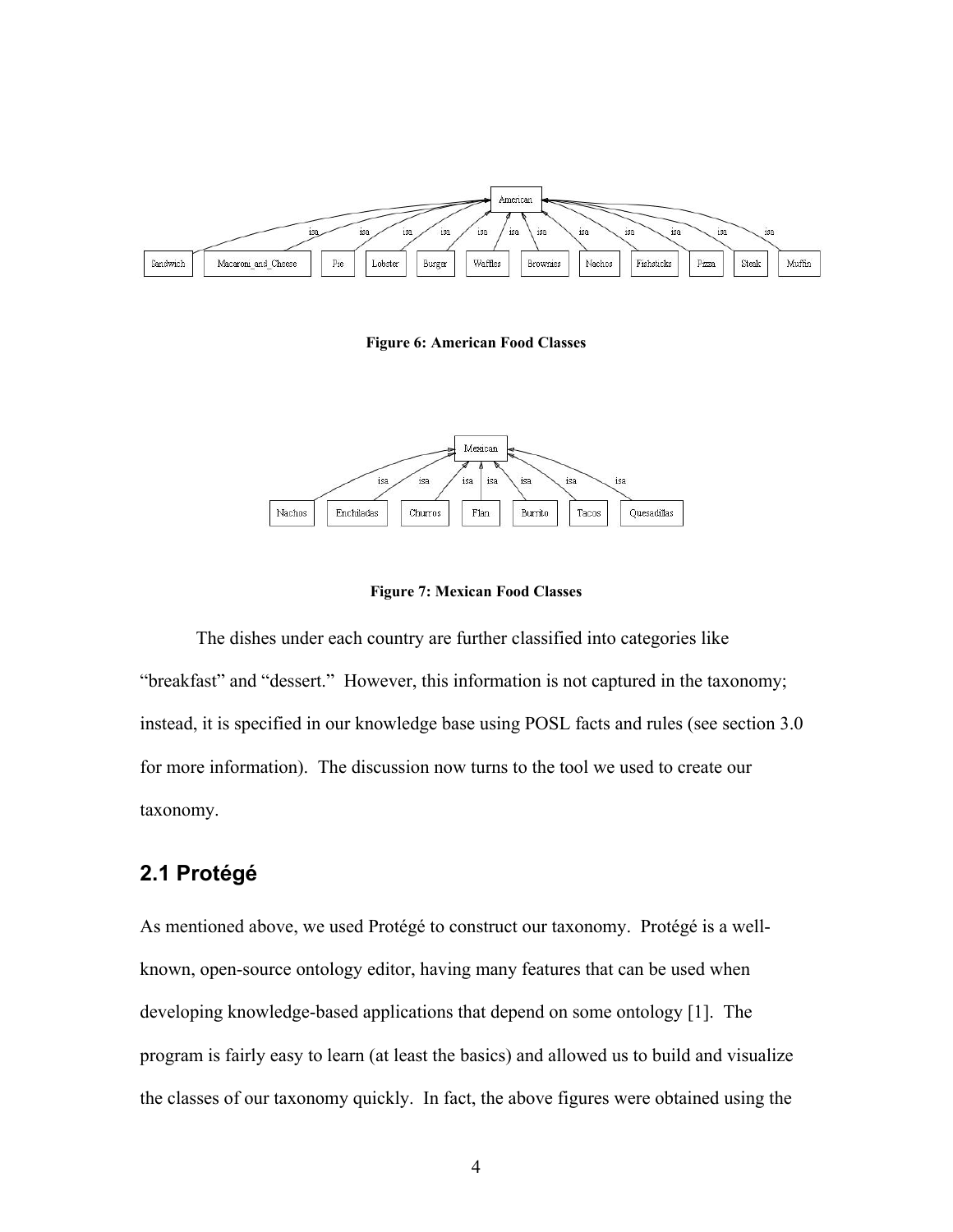OntoViz tab, which gives various views of our taxonomy. We did have trouble getting the OntoViz tab to work correctly on some machines, however, and are not sure why: sometimes the images would appear and other times they would not. Furthermore, we considered using some of Protégé's exporting features (e.g., RDFS and Taxonomic RuleML), but we did not end up using them for our project (see section 6.0 for a more indepth discussion of the problems we faced and suggested improvements to Protégé, as it relates to exporting). Thus, we were able to use the powerful tool only for its images, although with a few improvements, as mentioned in section 6.0, we believe that Protégé could have aided us a lot. We could have also tried other ontology-development tools like OILED and Ontolingua, but due to time constraints we were not able to experiment with them.

# **3.0 Knowledge Base**

 $\overline{a}$ 

To simulate our mini web, we developed a knowledge base (KB) using POSL (Positional and Slotted Knowledge) notation, following the suggestions in [2]. In our KB, we defined approximately 667 facts and rules,  $\frac{1}{2}$  which describe the relationships inferred by our taxonomy (simulating RDFS) and basic property information relating to fictitious food instances and restaurants (simulating RDF); we represent restaurants using simplified Uniform Resource Identifiers (URI's).

<sup>&</sup>lt;sup>1</sup> See Appendix I for a complete listing of the facts and rules that make up our knowledge base.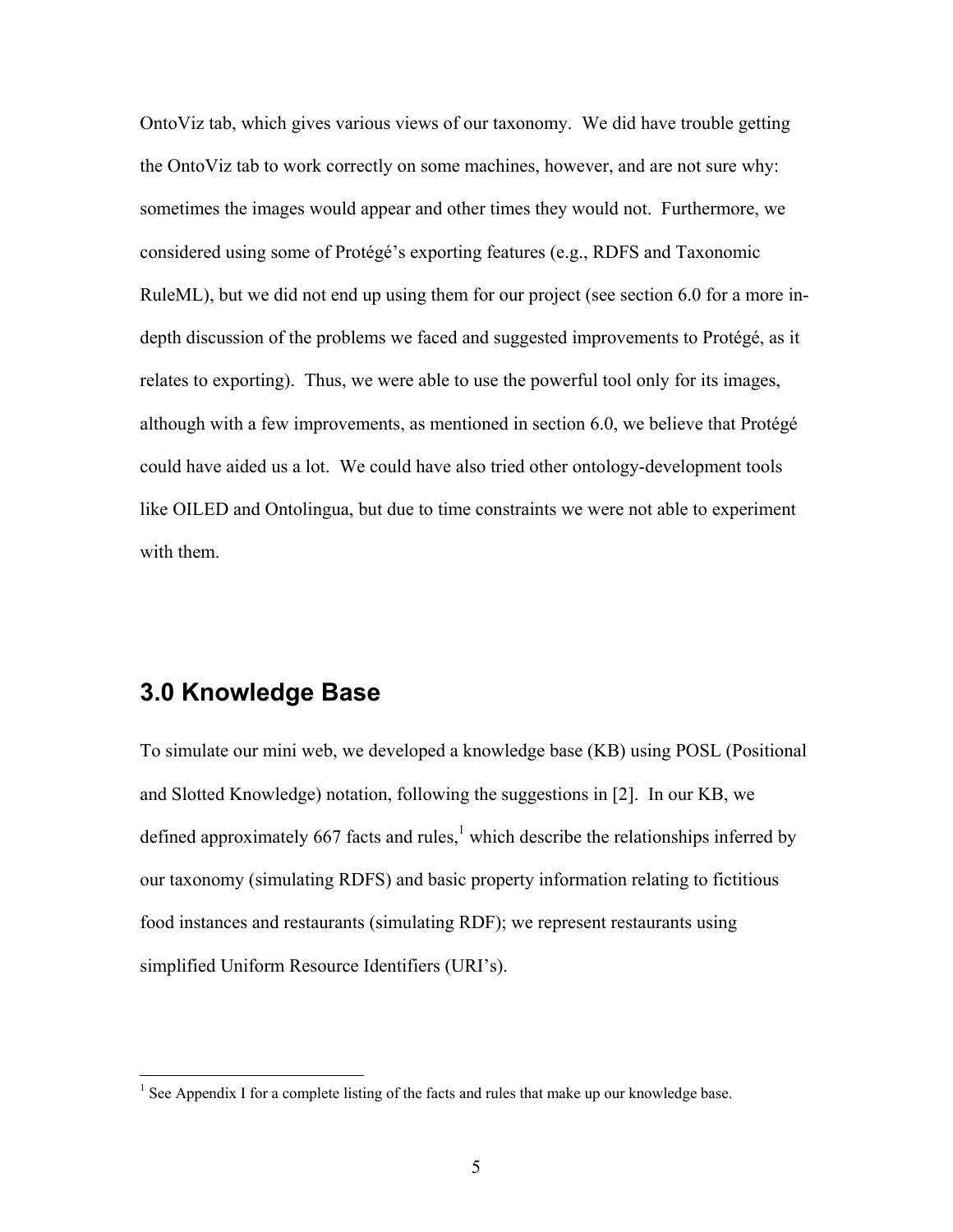### **3.1 Facts**

Our knowledge base contains two categories of facts: (1) those describing the food instances we created for each of the dish classes in our taxonomy (152 facts altogether) and (2) those describing the 24 fictitious restaurants we created to simulate restaurant semantic searching (372 facts altogether). Most of these facts, including all of the food facts, are specified using unary predicates, but some, such as the name of a restaurant (e.g., name(uri01, "Chez Henri").), are specified using binary predicates. We will now explain a typical example from each fact category, so that the reader may understand what sort of information is stored in our KB.

The following example demonstrates the facts we have in our KB for the "burrito" dish class. We have two instances: "beef burrito" and "bean burrito." Furthermore, we have specified that "bean burrito" is "vegetarian." This allows us to search for vegetarian dishes and restaurants that serve vegetarian dishes.

> burrito(beef\_burrito). burrito(bean\_burrito). vegetarian(bean burrito).

In addition to the above example, we have specified two facts in our KB relating to ingredient information: "chocolate(chocolate\_mousse)" and "chicken(chicken\_burger)." This might be a future extension to our mini web, which could be useful to someone with dietary restrictions (e.g., allergies).

The next example involves the facts stored in our KB for one of our 24 fictitious restaurants. The unary predicate "restaurant" expresses that a certain URI, in this case "uri08," is a restaurant. Each restaurant has its "location," "name," and "star\_rating" specified as shown below; these are all binary predicates. Because a subset of the above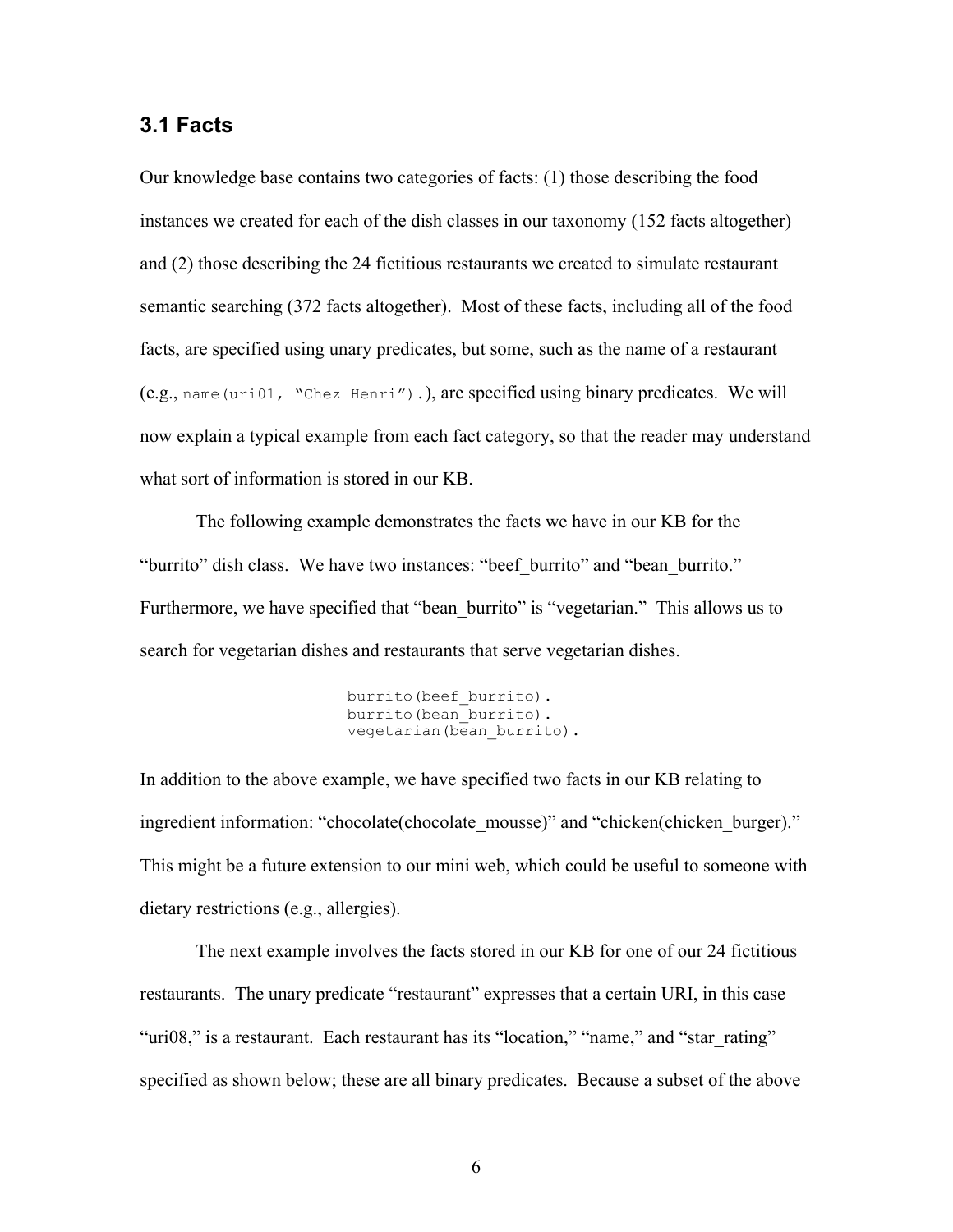taxonomy is used to classify restaurants, each restaurant is given a country or continental classification (e.g., one of our restaurants is simply a "european" restaurant). Finally, at least as it relates to facts only relating to restaurants, we use the same "vegetarian" predicate as above to describe a restaurant that serves only vegetarian foods.

```
restaurant(uri08). 
location(uri08, "Saint John"). 
name(uri08, "Martha's Munchies"). 
star rating(uri08, 2).
\overline{\arctan}(\text{uri08}).
vegetarian(uri08). 
serves(uri08, macaroni and cheese).
serves(uri08, whole wheat waffles).
serves(uri08, blueberry waffles).
serves(uri08, blueberry_muffin).
serves(uri08, bran muffin).
serves(uri08, mixed fruit muffin).
serves(uri08, apple pie).
serves(uri08, blueberry pie).
serves(uri08, veggie medley nachos).
```
One of our most important predicates is "serves." It is used to specify which food instance a particular restaurant serves. For example, the above restaurant serves "bran\_muffin," which is an instance of the "muffin" dish class found under "american" in our taxonomy.

### **3.2 Rules**

 There are 143 rules in our knowledge base, divided into 3 main categories. The first category involves the rules inferred by our taxonomy, describing the categorization of dishes into continent, nation, and dish classes. For example, an instance of the ravioli dish class is classified by the rules:

```
 italian(?X):-ravioli(?X). 
 european(?X):-italian(?X). 
international cuisine(?X):-european(?X).
```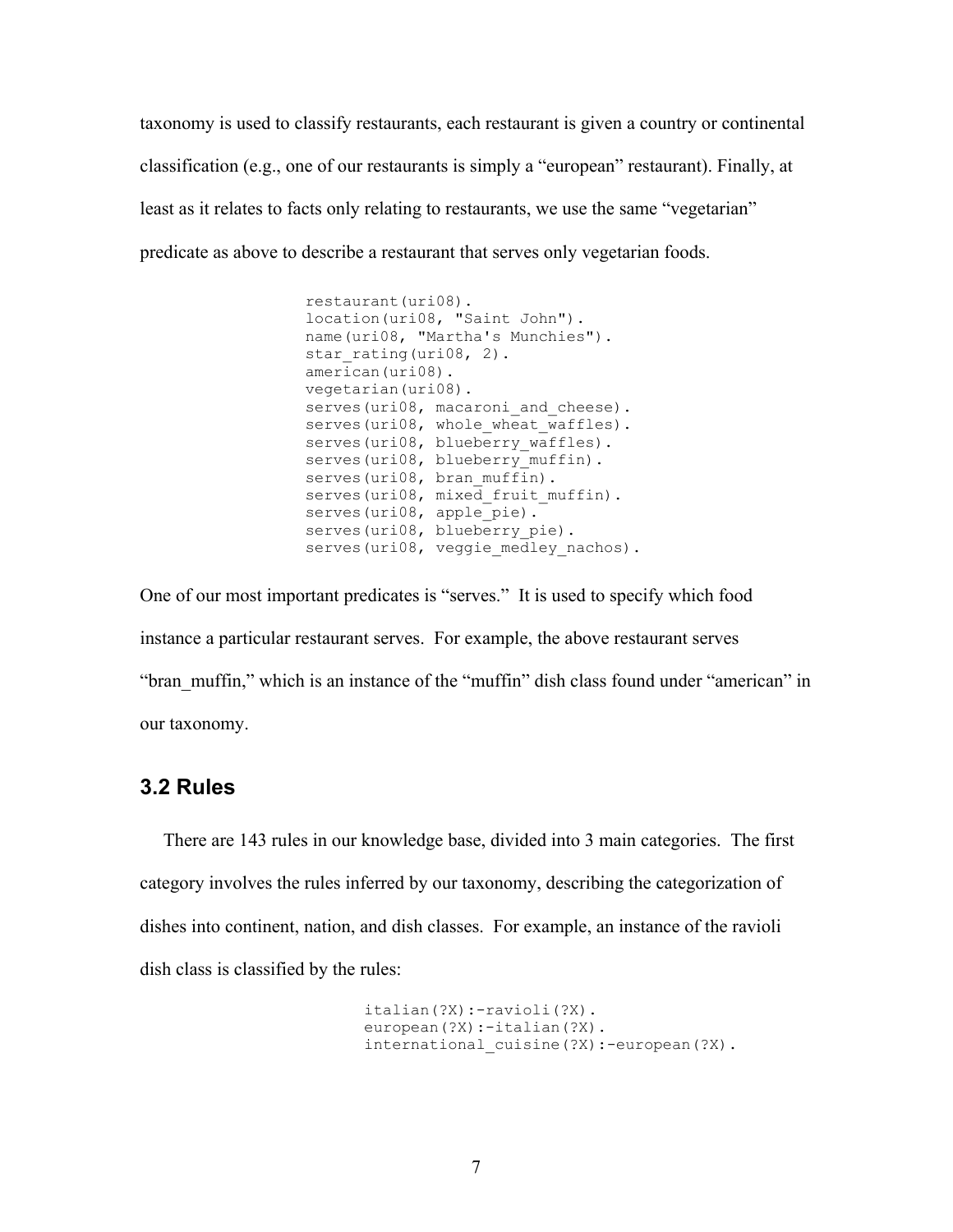These rules state that "ravioli" is an "italian" dish, which makes it also a "european" and an "international\_cusine" dish. Moreover, they illustrate the RDF Schema (RDFS) feature of subclass relationships between category-types, and some of these rules are even general enough to describe restaurants, too.

The second category consists of additional rules for classifying dishes *independent* of the taxonomy. Included here are rules for classifying some dishes into "main-type" categories we have identified: "pasta," "soup," "bread," "seafood," "delicacy," "breakfast," and "dessert." For example, the rule soup(?X):minestrone(?X) indicates that a "minestrone" dish should be categorized as belonging to the main-type "soup." There are also additional rules for defining what objects in the KB are "dishes" (e.g., dish(?X):- chow mein(?X)); these are needed to distinguish a restaurant from a dish, and allow us to search for dishes as well as restaurants.

The third category consists of only a single rule and simulates RDFS's subPropertyOf. The rule states that if a restaurant serves some dish, and that dish is vegetarian, then the restaurant serves a vegetarian dish. It is specified as follows: serves veg(?X, ?Y):-serves(?X, ?Y), vegetarian(?Y)., and is similar to the example we saw in class about father being a subPropertyOf parent.

## **3.3 Design Alternatives**

A lot of thought went into the final set of facts and rules we decided to store in our KB. For example, one group of facts we did consider storing was ingredient information; as seen above, we do have a couple of general ingredient facts. However, after discussing the matter, we felt that most restaurants would be unwilling to reveal all of the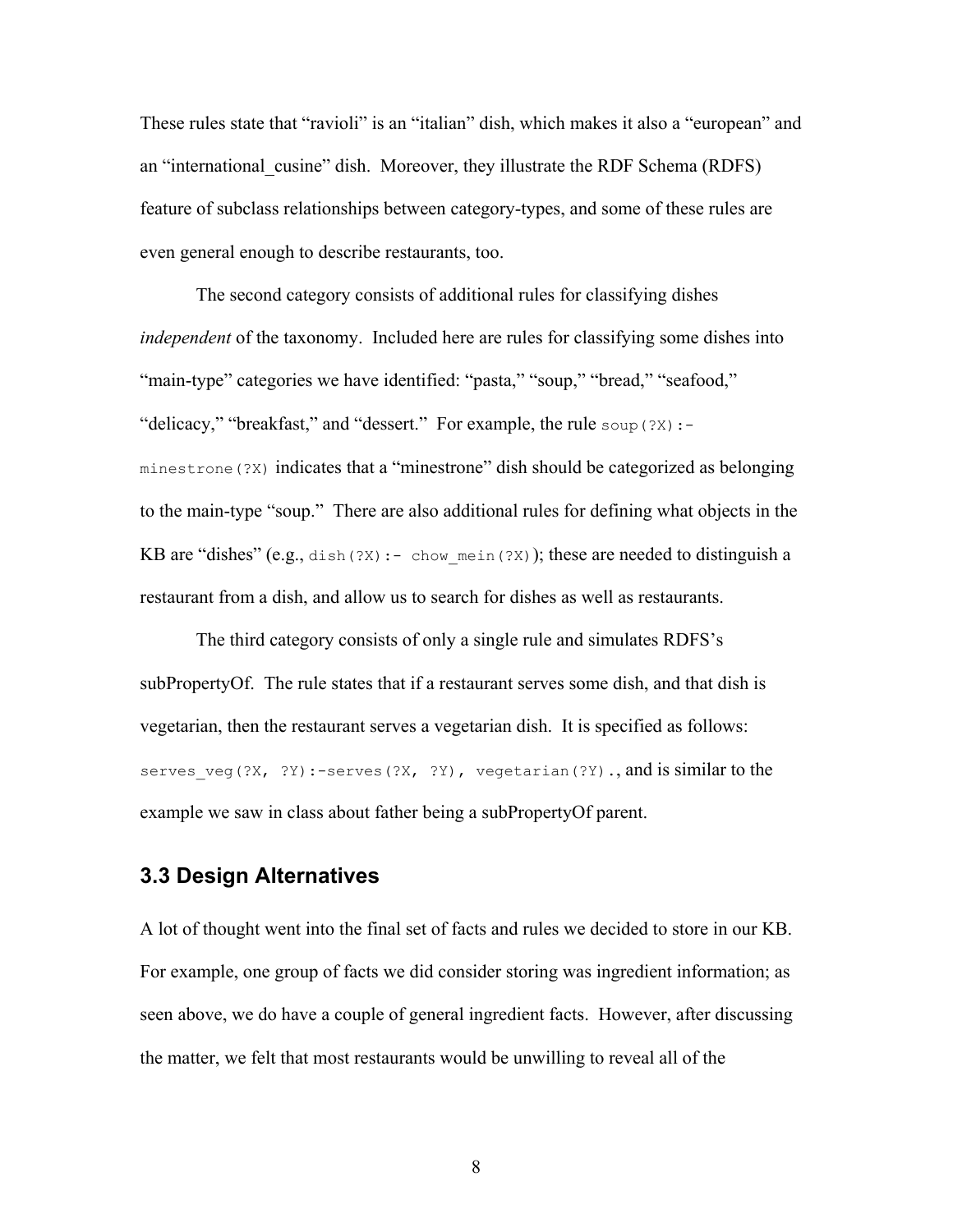ingredients they use for their dishes ("trade secrets"); hence, we did not include much ingredient information in our KB.

We also thought of using *slot* information to restructure our KB. Here we would have specified a particular food instance as belonging to a particular nation rather than as belonging to a particular dish class. We could have specified "main-type" information using slots as well. This would have substantially reduced the size of our KB. Finally, we could have also eliminated the unary vegetarian predicate. For example,

indian(name->gobi naan; dish type->naan; main type->bread; vegetarian->yes). Another advantage of this design is that it would have alleviated the problems associated with precision, discussed in the next section. However, there is one major drawback to this restructuring: general queries become almost impossible, as dish information is very dependent on nation information. How can one search for all Indian foods, for instance? With more time, we likely could have come up with a more reasonable (and flexible) restructuring. Nonetheless, we did think about using slots and for generality's sake, decided against it.

## **4.0 Queries**

To accomplish semantic searching, machine-understandable information needs to be extracted from websites—in our case, the information relating to our mini-web scenario is stored in our KB. Based on this information, meaningful searches can then be realized by querying the knowledge base. Thus, the quality of semantic searching is highly dependent on the facts and rules contained within the KB. For example, a query for restaurants may return a result if it uses the stored information about restaurants (e.g.,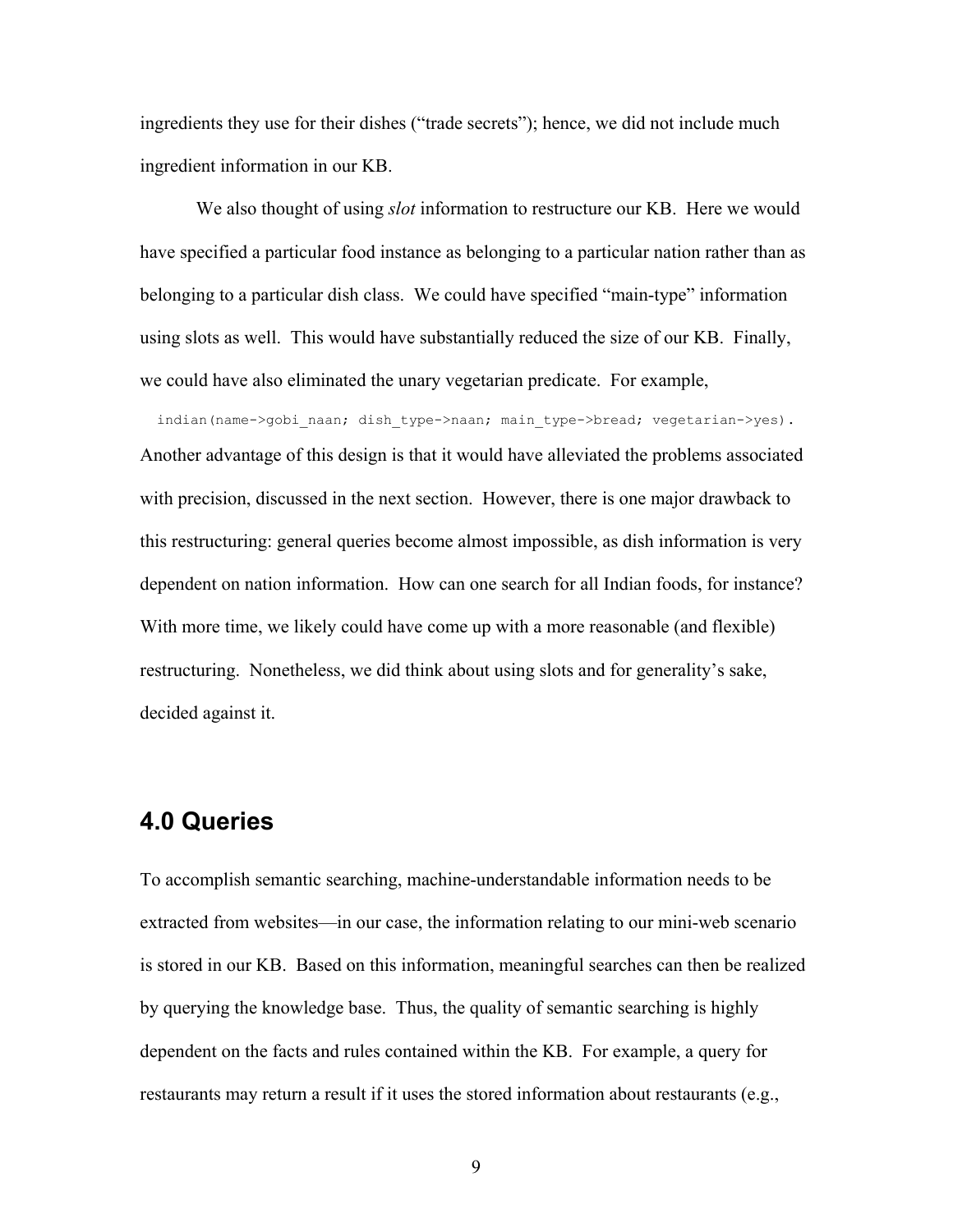location, star rating, country classification, or name); however, a query will fail if it uses any additional information not stored in the KB relating to restaurants (e.g., smoking section information). Furthermore, queries are written in POSL notation, as this is the accepted OO jDREW format, and would be quite cumbersome for "regular" Internet users, who are unfamiliar with logic programming, to write. Despite these drawbacks, our simulation of the semantic search has proven to be quite effective at reducing problems faced by conventional search engines: recall and precision.

 If every relevant webpage is returned after issuing the query, then recall is said to be perfect. In our simple mini-web scenario, recall is 100 percent, or perfect. This is reasonable, however, since the query is explicitly written using the facts, rules, and jargon found in our KB. Thus, no issues arise relating to ambiguity such as "Head Pain" versus "Head Ache." In a sense, our queries are comparable to issuing a Prolog query: we expect all possible relevant results.

 Precision, on the other hand, is much trickier to improve, as it depends on the amount of detail we put into our KB. For example, consider the following query.

serves(?What, meat pizza), american(meat pizza).

Intuitively, the result of this query should be a list of restaurants that serve American meat pizza. However, the query actually returns any restaurant that serves *either* American or Italian meat pizza. To understand why, let us consider how certain information is stored in the KB. Pizzas can either be American or Italian (in our KB: american(pizza). and italian(pizza).), and meat pizza is a particular type of pizza (in our KB: pizza(meat pizza).). Also, because of our taxonomy rules, something that is a "pizza" is also an "italian" or an "american" (in our KB:  $\alpha$ merican(X):pizza $(X)$ . and italian $(X)$ : - pizza $(X)$ .). Finally, the "serves" relation only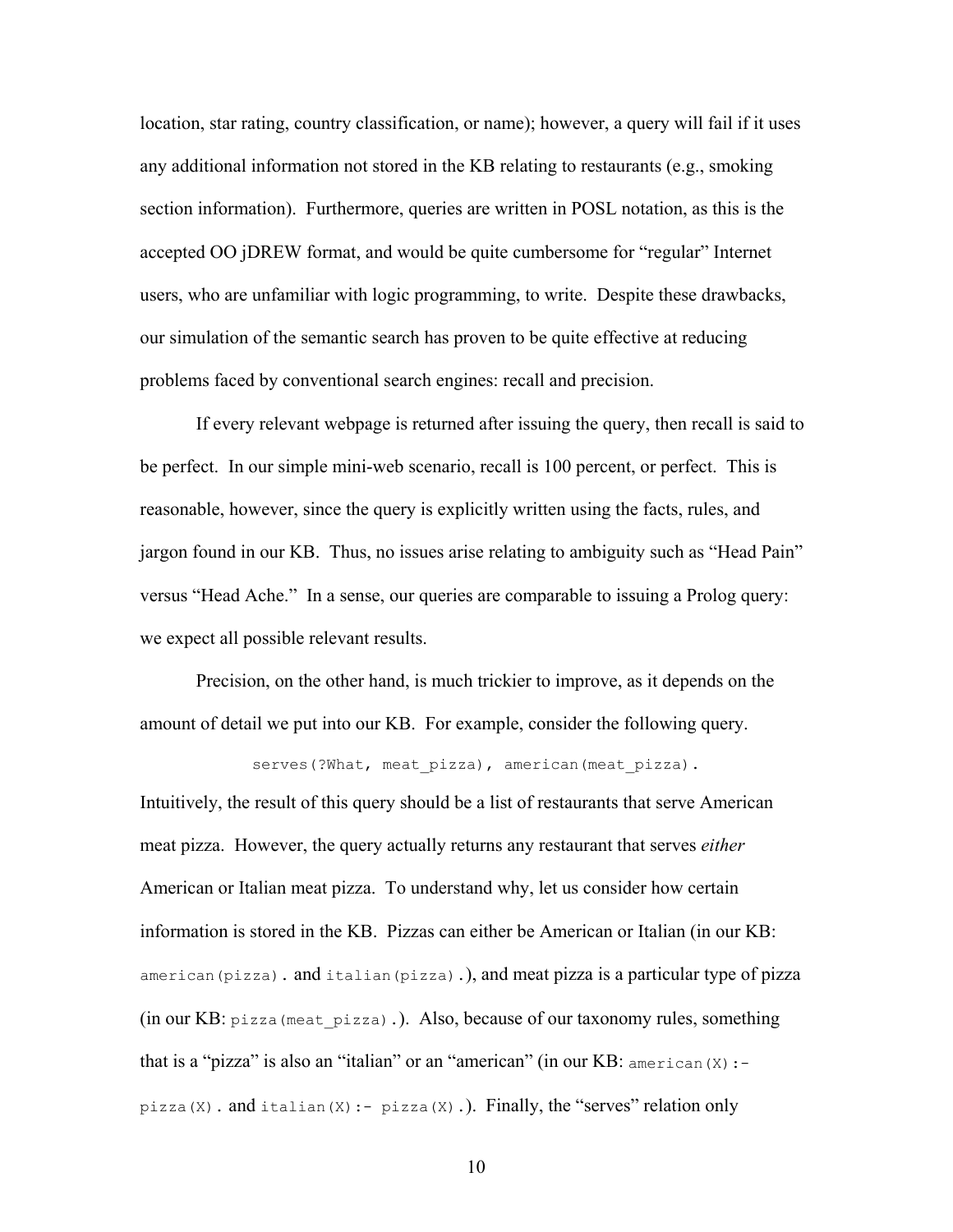maintains information about what food instance a particular restaurant serves (in our KB: serves (uri--, meat  $pizza)$ .); it does not provide additional information such as what that particular instance's country classification is (e.g., whether it is American or Italian "meat pizza"). This imprecision in the "serves" relation causes the above query to act counter-intuitively; however, it allows for more general searches like "what restaurants serve meat pizza?"

 Precision can be improved, though, by making the information stored in the KB more precise. However, as alluded to in the previous section, there is a price to pay: more precision in the KB may impede more general searches. Nonetheless, recall is still perfect—you get all of the relevant websites and sometimes a couple more. Thus, we feel that the two measures for search results can be substantially improved using semantic searching versus conventional Internet searching.

# **5.0 Demonstration**

Below are three sample search queries, which we feel reflect typical queries a semantic search engine for restaurants would need to perform. They involve querying for restaurant information, as well as dish information, and, we feel, they demonstrate the effectiveness of OO jDREW as a semantic search engine for our mini-web scenario, contained in the KB. The main obstacle in using OO jDREW is the time needed to accomplish some of the more complicated queries (e.g., example query 3 below). However, improvements for making OO jDREW more applicable to widespread semantic searching are suggested in the subsection that follows the three examples.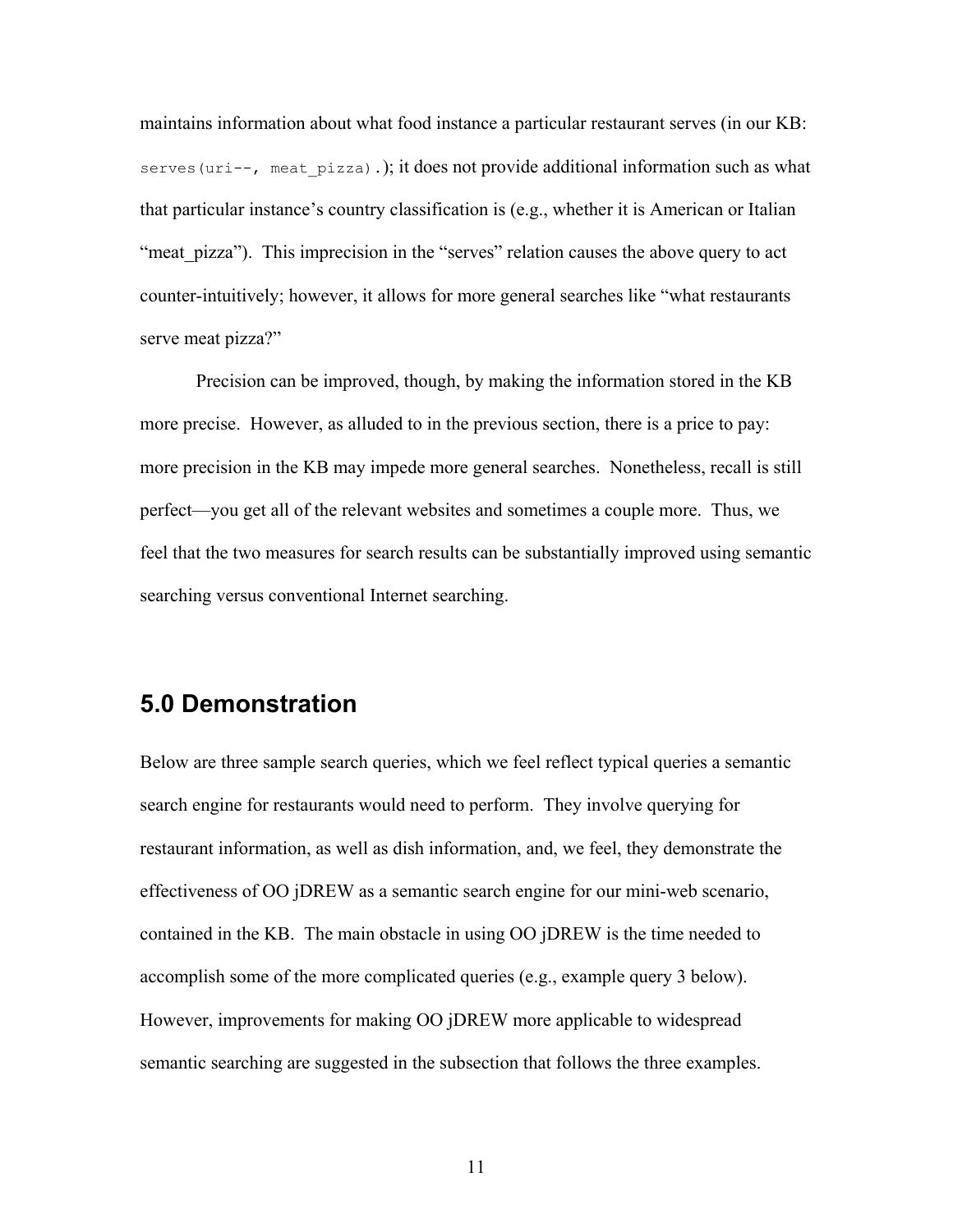Example 1: A relatively simple query, in terms of processing time for a result, is to search for the name of any restaurant located in Fredericton. The specification and result of issuing this query is demonstrated in the figure below.

| <b>Type Definition</b><br><b>Knowledge Base</b><br>Query                                 |                                       |                      |
|------------------------------------------------------------------------------------------|---------------------------------------|----------------------|
|                                                                                          |                                       |                      |
| location(?X, Fredericton), name(?X, ?What).                                              |                                       |                      |
| Query:                                                                                   |                                       |                      |
|                                                                                          |                                       | <b>Next Solution</b> |
|                                                                                          | <b>Issue Query</b>                    |                      |
| <b>Solution:</b><br>\$top():-location(uri05, Fredericton),name(uri05, "Spice of India"). | <b>Variable Bindings:</b><br>Variable | Binding              |
| location(uri05, Fredericton).                                                            | $2\times$                             | uri05                |
| name(uri05, "Spice of India").                                                           | ?What                                 | "Spice of India"     |
|                                                                                          |                                       |                      |
|                                                                                          |                                       |                      |

**Figure 8: Easy Example** 

Query: location(?X, Fredericton), name(?X, ?What).

Output: "Spice of India" (uri05), "Cruisers" (uri06), "Luigi's Place" (uri07), "Le Diner" (uri10), "Ming's Marvelous Meals" (uri12), "Tacos Paradise" (uri13), "Latin's world" (uri15), "Arusuvai Virundhu" (uri17), "Asiano classica" (uri18), "Olive Garden" (uri19), "El Torito" (uri21), "Yet Wah Restaurant" (uri23), and "Khana Khazana" (uri 24).

Result: 100% recall and precision.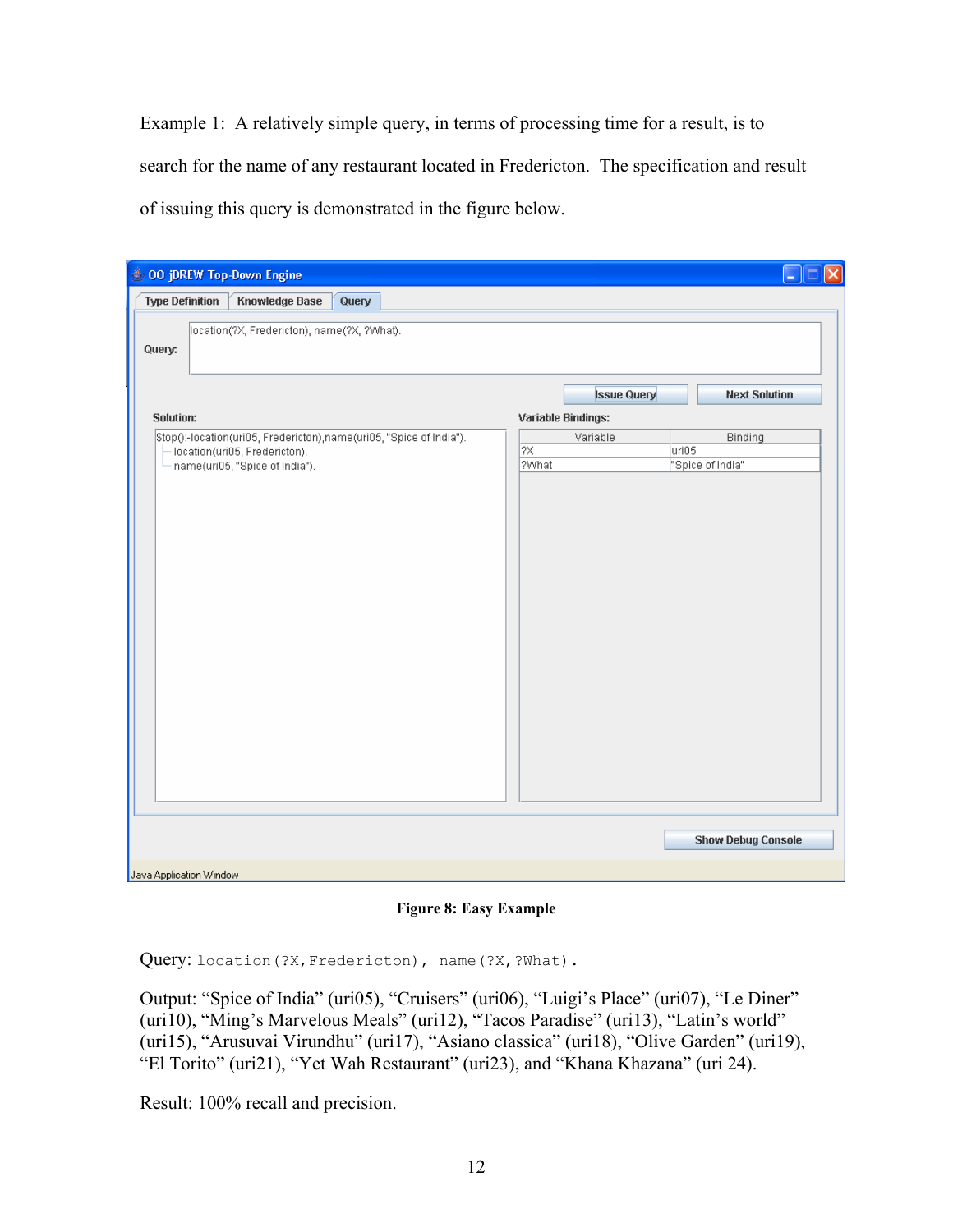Example 2: A more complex query, requiring more processing time, is to search for the

name of any Asian restaurant located in Moncton.

| <b>Type Definition</b>                                                                                                                         | <b>Knowledge Base</b>                              | Query |                          |                           |                    |                     |                      |
|------------------------------------------------------------------------------------------------------------------------------------------------|----------------------------------------------------|-------|--------------------------|---------------------------|--------------------|---------------------|----------------------|
| Query:                                                                                                                                         | asian(?X), location(?X, Moncton), name(?X, ?What). |       |                          |                           |                    |                     |                      |
|                                                                                                                                                |                                                    |       |                          |                           | <b>Issue Query</b> |                     | <b>Next Solution</b> |
| Solution:                                                                                                                                      |                                                    |       |                          | <b>Variable Bindings:</b> |                    |                     |                      |
| \$top():-asian(uri17),location(uri17, Moncton),name(uri17, "Arusuvai Virur<br>$\frac{1}{2}$ asian(uri17):-indian(uri17).<br>$-$ indian(uri17). |                                                    |       |                          | Variable                  |                    | Binding             |                      |
|                                                                                                                                                |                                                    |       | $\overline{2X}$<br>?What |                           | uri17              | "Arusuvai Virundhu" |                      |
|                                                                                                                                                |                                                    |       |                          |                           |                    |                     |                      |
| $\blacktriangleleft$                                                                                                                           | W.                                                 |       | $\blacktriangleright$    |                           |                    |                     |                      |

**Figure 9: Medium Example** 

Query: asian(?X), location(?X,Moncton), name(?X,?What).

Output: "Arusuvai Virundhu" (uri17) and "Fang's Palace" (uri02)

Result: 100% recall and precision.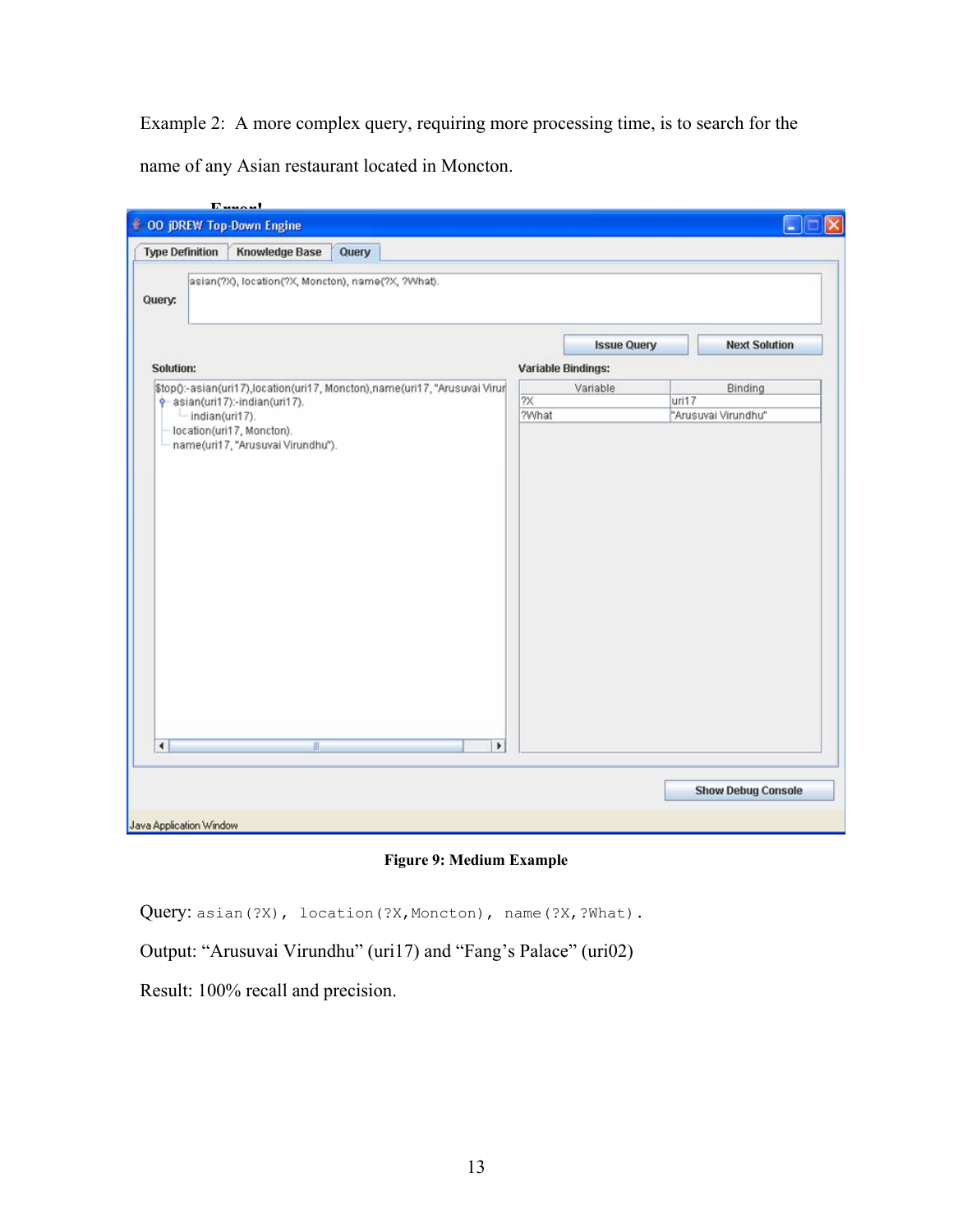Example 3: A considerably more complex query, requiring a significant amount of time to return a solution, is to search for the name of a restaurant serving a dish that is a delicacy.

| $\mathbf{E}$               | المصمم                             |                                                                            |       |                           |       |                           |
|----------------------------|------------------------------------|----------------------------------------------------------------------------|-------|---------------------------|-------|---------------------------|
| ● 00 jDREW Top-Down Engine |                                    |                                                                            |       |                           |       |                           |
|                            |                                    |                                                                            |       |                           |       |                           |
| <b>Type Definition</b>     | <b>Knowledge Base</b>              | Query                                                                      |       |                           |       |                           |
|                            |                                    | serves(?X, ?Dish), delicacy(?Dish), name(?X, ?What).                       |       |                           |       |                           |
| Query:                     |                                    |                                                                            |       |                           |       |                           |
|                            |                                    |                                                                            |       |                           |       |                           |
|                            |                                    |                                                                            |       |                           |       |                           |
|                            |                                    |                                                                            |       | <b>Issue Query</b>        |       | <b>Next Solution</b>      |
| <b>Solution:</b>           |                                    |                                                                            |       | <b>Variable Bindings:</b> |       |                           |
|                            |                                    | \$top():-serves(uri01, escargots_burgundy),delicacy(escargots_burgundy     |       | Variable                  |       | Binding                   |
|                            | serves(uri01, escargots_burgundy). |                                                                            | ?Dish |                           |       | escargots_burgundy        |
|                            |                                    | $\hat{\phi}$ -delicacy(escargots_burgundy):-escargots(escargots_burgundy). | 1?X   |                           | uri01 |                           |
|                            | escargots(escargots_burgundy).     |                                                                            | ?What |                           |       | "Chez Henri"              |
|                            | name(uri01, "Chez Henri").         |                                                                            |       |                           |       |                           |
|                            |                                    |                                                                            |       |                           |       |                           |
|                            |                                    |                                                                            |       |                           |       |                           |
|                            |                                    |                                                                            |       |                           |       |                           |
|                            |                                    |                                                                            |       |                           |       |                           |
|                            |                                    |                                                                            |       |                           |       |                           |
|                            |                                    |                                                                            |       |                           |       |                           |
|                            |                                    |                                                                            |       |                           |       |                           |
|                            |                                    |                                                                            |       |                           |       |                           |
|                            |                                    |                                                                            |       |                           |       |                           |
|                            |                                    |                                                                            |       |                           |       |                           |
|                            |                                    |                                                                            |       |                           |       |                           |
|                            |                                    |                                                                            |       |                           |       |                           |
|                            |                                    |                                                                            |       |                           |       |                           |
|                            |                                    |                                                                            |       |                           |       |                           |
|                            |                                    |                                                                            |       |                           |       |                           |
|                            |                                    |                                                                            |       |                           |       |                           |
|                            |                                    |                                                                            |       |                           |       |                           |
|                            |                                    |                                                                            |       |                           |       |                           |
|                            |                                    |                                                                            |       |                           |       |                           |
|                            |                                    |                                                                            |       |                           |       |                           |
|                            |                                    |                                                                            |       |                           |       |                           |
|                            |                                    | $\blacktriangleright$                                                      |       |                           |       |                           |
|                            |                                    |                                                                            |       |                           |       |                           |
|                            |                                    |                                                                            |       |                           |       |                           |
|                            |                                    |                                                                            |       |                           |       | <b>Show Debug Console</b> |
|                            |                                    |                                                                            |       |                           |       |                           |
|                            |                                    |                                                                            |       |                           |       |                           |
|                            |                                    |                                                                            |       |                           |       |                           |

**Figure 10: Hard Example** 

Query: serves(?X,?Dish), delicacy(?Dish), name(?X, ?What).

Output: "Chez Henri" (uri01) serves escargots\_burgundy, "Frenchz" (uri16) serves escargots\_burgundy, "The American Restaurant" (uri20) serves maine\_lobster\_stew, "La Madeline<sup>7</sup> (uri22) serves escargots\_burgundy, and "Yet Wah Restaurant" serves fried squid.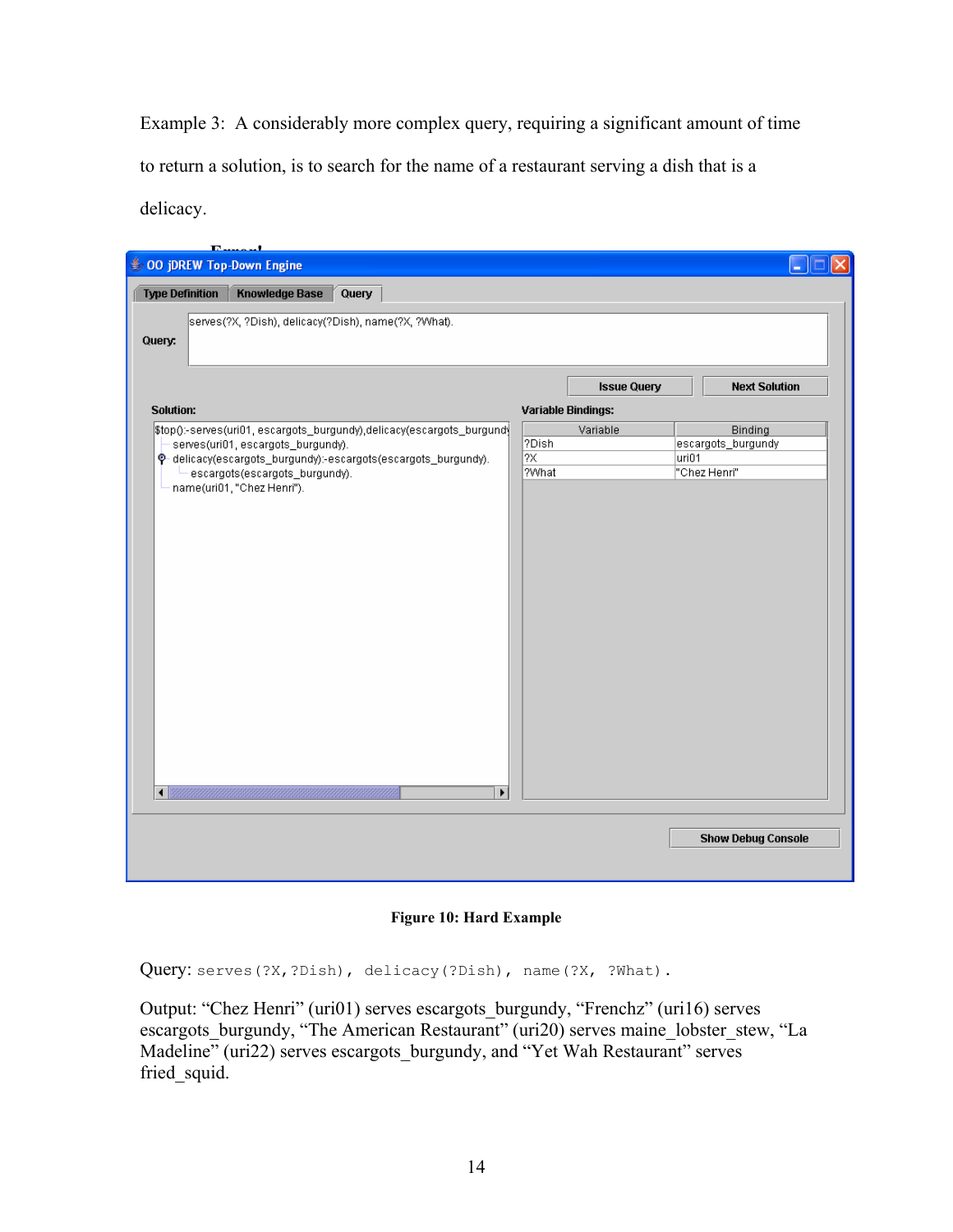Result: 100% recall and precision.

## **5.1 OO jDREW**

To simulate our semantic search engine, we used OO jDREW, which is a reasoning engine developed in Java for performing deductive reasoning on knowledge bases specified in POSL or RuleML [3]. The system is available online [4] in both applet and downloadable formats, and both were used during the course of this project. Moreover, the specific jDREW version we used in our project is the Top-Down, backwardreasoning engine.

We found the Top-Down engine to be very useful and effective in simulating our semantic search, especially in comparison to some other tools available, such as the Bottom-Up version. It allows for the simple specification of numerous *individual* queries, without having to pre-specify the queries as is needed in the bottom-up version, and only outputs the relevant information for that particular query. Furthermore, the derivation tree outputted by OO jDREW helps people to visualize the search process, and the variable bindings outputted, although they are lost once a new query is issued, can be used to refine the search process. Admittedly, since our POSL KB can easily be converted to Prolog, we could have used a system like SWI-Prolog instead. This tool actually does maintain the variable bindings returned by a successful query, so that the variable can be specified in another query by using the "\$" prefix in front of the variable name [5]. However, the Top-Down OO jDREW interface provides a much better environment for visualizing and understanding the search process.

Despite its advantages, there are some limitations to the OO jDREW tool. First, for example, while testing subsets of our KB, the parsing on some machines took a very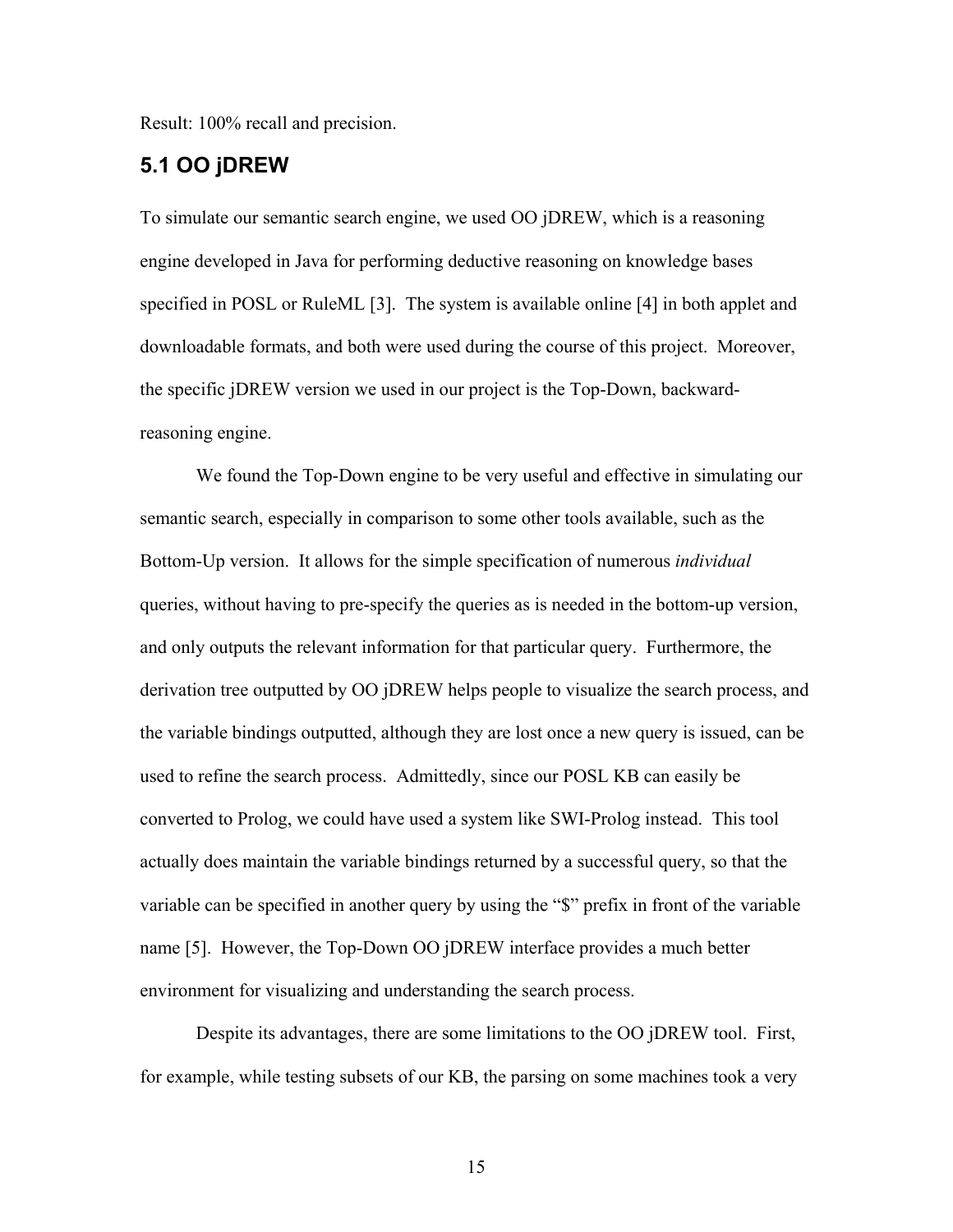long time (between four and six minutes), while on other machines the parsing took only several seconds. The same sorts of problems occurred when issuing a query. It seems strange that this would occur; thus, a reasonable extension might be to overcome these performance differences (it may have to do with the machines using different versions of Java).

Another problem we encountered was the result of OO jDREW not providing us with error messages when the KB was not entirely parsed. For example, we found that when any comment was missing its comment indicator ("%"), parsing would stop, but no warning message was provided. This created some difficulties when testing queries, as we did not initially understand why some queries were working and others were not. As for the pop-up error messages OO jDREW does provide, although the DebugConsole can help to locate the source of some errors, we feel a useful extension would be to give more information about which line or character caused a particular problem in the pop-up message itself (e.g., missing ")" or "."). For example, we found that if any fact contained a specific type of double-quote character, a message was generated indicating "unexpected char: 0x201C," which did not entirely help us determine the character causing the problem.

Another recognized limitation of the OO jDREW engine is that it is not particularly well suited at processing large KB's. According to [3], it is designed more for small to medium sized KB's. With over 600 rules and facts in our KB, which represents only a small subset of actual international cuisine, we saw a significant time delay when issuing queries requiring a lot of rule processing. Therefore, some extension should be made to allow OO jDREW to process larger, more realistic KB's. It is worth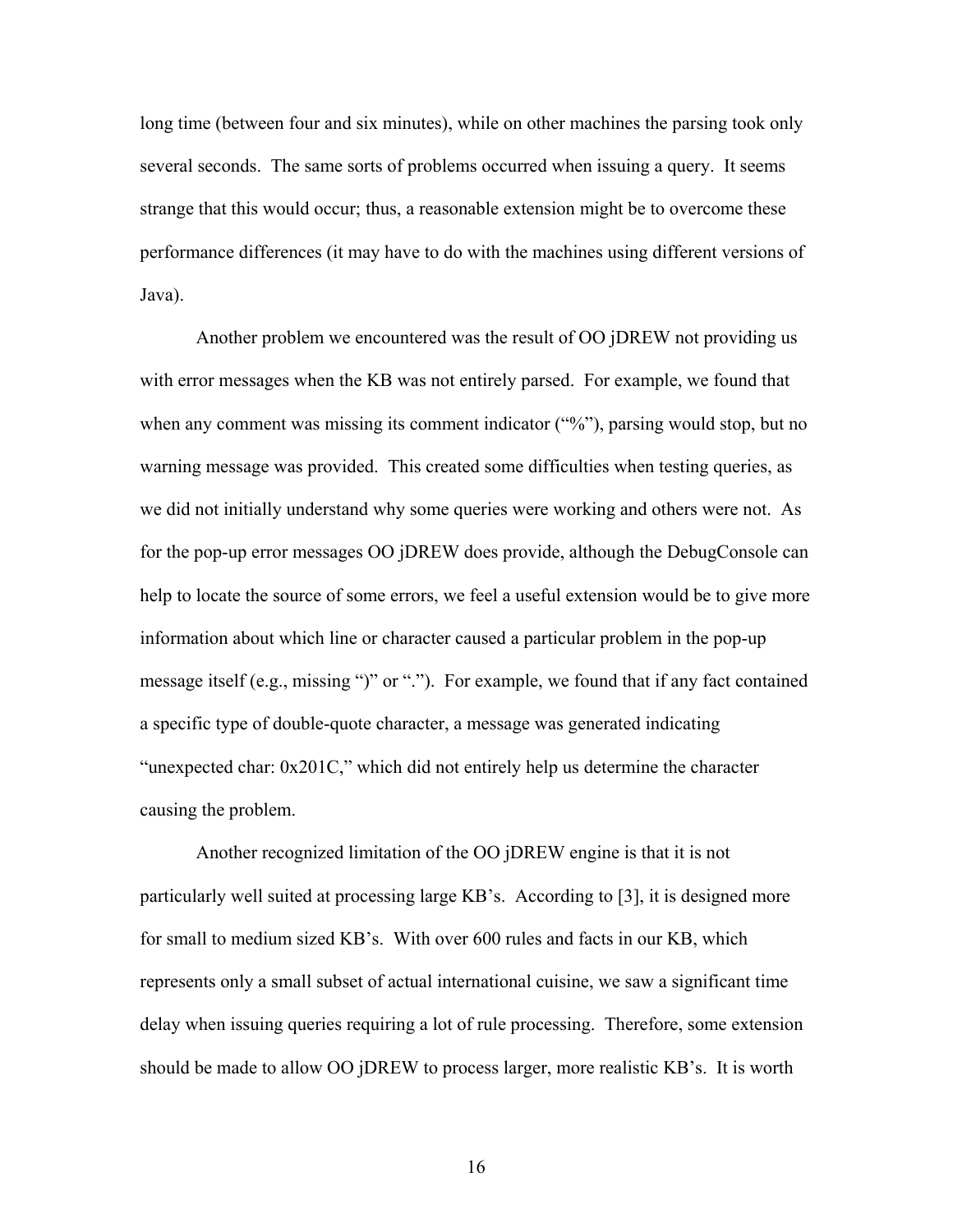noting that such an extension has already been proposed, involving the use of a more complex data structure to enhance the indexing procedure used in the search [3].

The final extension we will mention is that OO jDREW should be able to dereference our restaurant URI's to actual websites. This, in effect, would allow OO jDREW to be used as a real, Internet, semantic-search engine.

# **6.0 Alternative Tools**

There were other tools, besides those already mentioned, which we considered using for our project. Early on, we did not know which tools were used for which tasks, but we did remember seeing Protégé in the lectures; hence, we began building our taxonomy using this program. Later, we thought that we could use some of Protégé's exporting features—namely, RDF schema (RDFS) and TXRuleML—to facilitate the project implementation; however, we ran into a few troubles on the way, including figuring out how to use type-information within our knowledge base. This section briefly outlines the alternative (sub) tools we thought of using before we adjusted our project description to more closely coincide with that of project description one [6].

As previously mentioned, Protégé is able to represent the taxonomy using RDFS. We thought using this representation would greatly reduce the size of our knowledge base: we would no longer need all of the hierarchical rules. Unfortunately, when Protégé exports RDFS it does so in alphabetical order. OO jDREW seems to need the RDFS to be in the correct hierarchical order to make sense of it. We are not sure why Protégé exports the taxonomy in such a way, but we feel that one useful extension would be to allow for hierarchical RDFS exporting. Manually readjusting the output would take too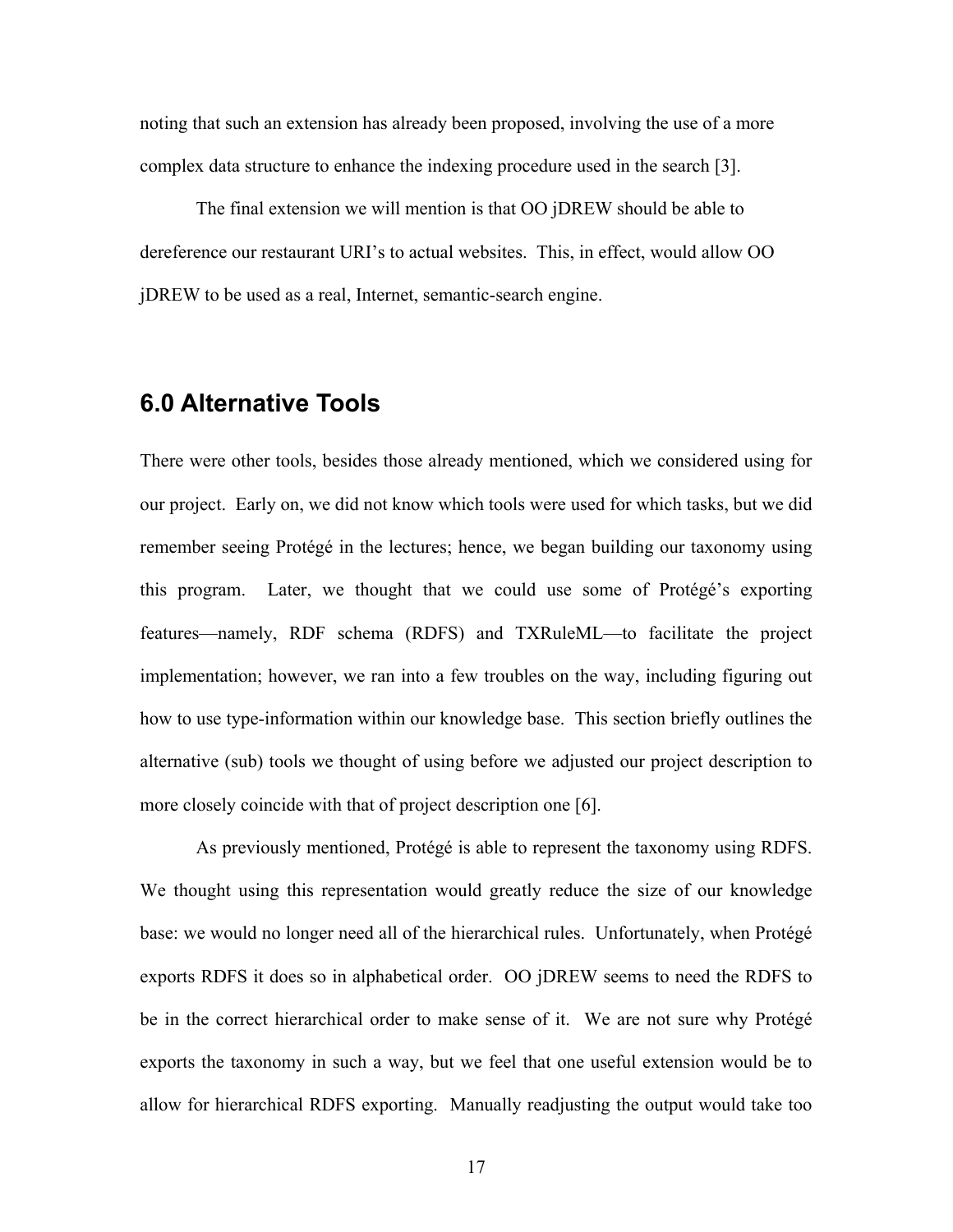long, if the taxonomy were quite large. Below are two examples of RDFS that we get from Protégé. The one on the left states that "Asian" is a subclass of "International Cuisine," whereas the one on the right states that "Bruschetta" is a subclass of "Italian." Both of these facts are expressed in our KB using POSL notation.

| <owl:class rdf:id="Asian"></owl:class>                 | <owl:class_rdf:id="bruschetta"></owl:class_rdf:id="bruschetta"> |
|--------------------------------------------------------|-----------------------------------------------------------------|
| <rdfs:subclassof></rdfs:subclassof>                    | <rdfs:subclassof></rdfs:subclassof>                             |
| <owl:class rdf:id="International Cuisine"></owl:class> | <owl:class_rdf:id="italian"></owl:class_rdf:id="italian">       |
|                                                        |                                                                 |
| $\langle$ /owl:Class>                                  | $\langle$ /owl:Class>                                           |

We also considered exporting the hierarchy rules from Protégé in RuleML format. The hope was to use the RuleML-to-POSL converter [4] to transform these rules into POSL notation and put them into our KB; this would have saved some typing and allowed us to effectively utilize one of the exporting features. However, there was a slight problem: Protégé exports Taxonomic RuleML (TXRuleML), which is a format neither OO jDREW, nor the converter accept. Therefore, we suggest that either RuleML 0.88 or 0.89 be exported from Protégé or that the converter be modified to convert between POSL and different formats of RuleML, including TXRuleML. Below is a sample conversion between RuleML 0.88 (left) and POSL (right), using the aforementioned converter.

```
north american(?X):-mexican(?X).
european(?X):-french(?X).
```

```
 <And> 
        <Implies closure="universal"> 
            <Atom> 
                <Rel>mexican</Rel> 
                <Var>X</Var> 
            </Atom> 
            <Atom> 
                <Rel>north_american</Rel> 
                <Var>X</Var> 
            </Atom> 
        </Implies> 
        <Implies closure="universal"> 
           <Atom> <Rel>french</Rel> 
                <Var>X</Var> 
           \langle/Atom\rangle<Atom> <Rel>european</Rel> 
                <Var>X</Var> 
           \langleAtom\rangle </Implies> 
   \langle / And \rangle</Assert>
```
<Assert>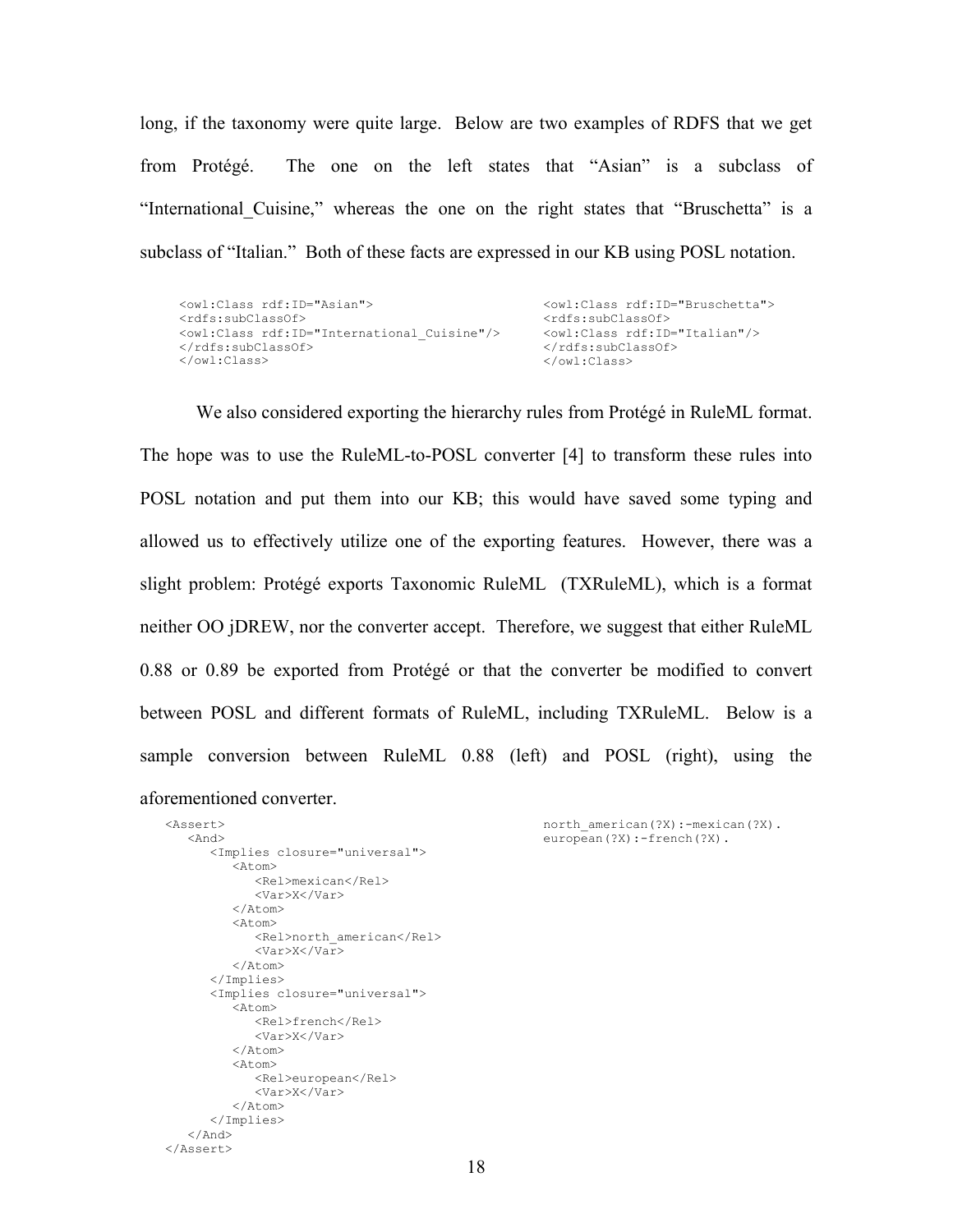# **7.0 Conclusion**

For our project, we created a knowledge base that contains information about restaurants, dishes, and our international-cuisine taxonomy. Using our fictitious 24-URI mini web and KB, we successfully modeled semantic searching in OO jDREW (the results of which can be seen in section 5.0). Furthermore, in this report, we have addressed the issues of recall and precision, and have stated that both can be improved using semantic searching. However, in order to realize *widespread* semantic searching, there are a couple of issues we feel need to be considered, and both have been concluded from this report.

 First, as we have seen, using POSL to write queries is cumbersome. Therefore, what we suggest is that any implementation like ours be used as a backend facility for some real semantic search engine. A more natural-language query could be written in the search engine and, using some sort of ontology (cf. thesaurus), the query could be converted into the jargon of matching taxonomies. A list of relevant taxonomies could then be given, instead of a list of websites, and the entire searching process would become a filtering process. For example, once the user selects the relevant taxonomy, a list of websites could then appear, along with further filtering options (e.g., for a restaurant taxonomy, the restaurants could be filtered by location or star rating).

Some work is being done to enable computers to process English sentences [7]. Using a subset of the English language, Attempto Controlled English (ACE) aims to translate English specifications into a formal specification language, like first-order logic [7]. If this were to succeed, then widespread semantic searching could likely be realized, as ACE could reduce the vagueness and ambiguity inherent in full natural language [7],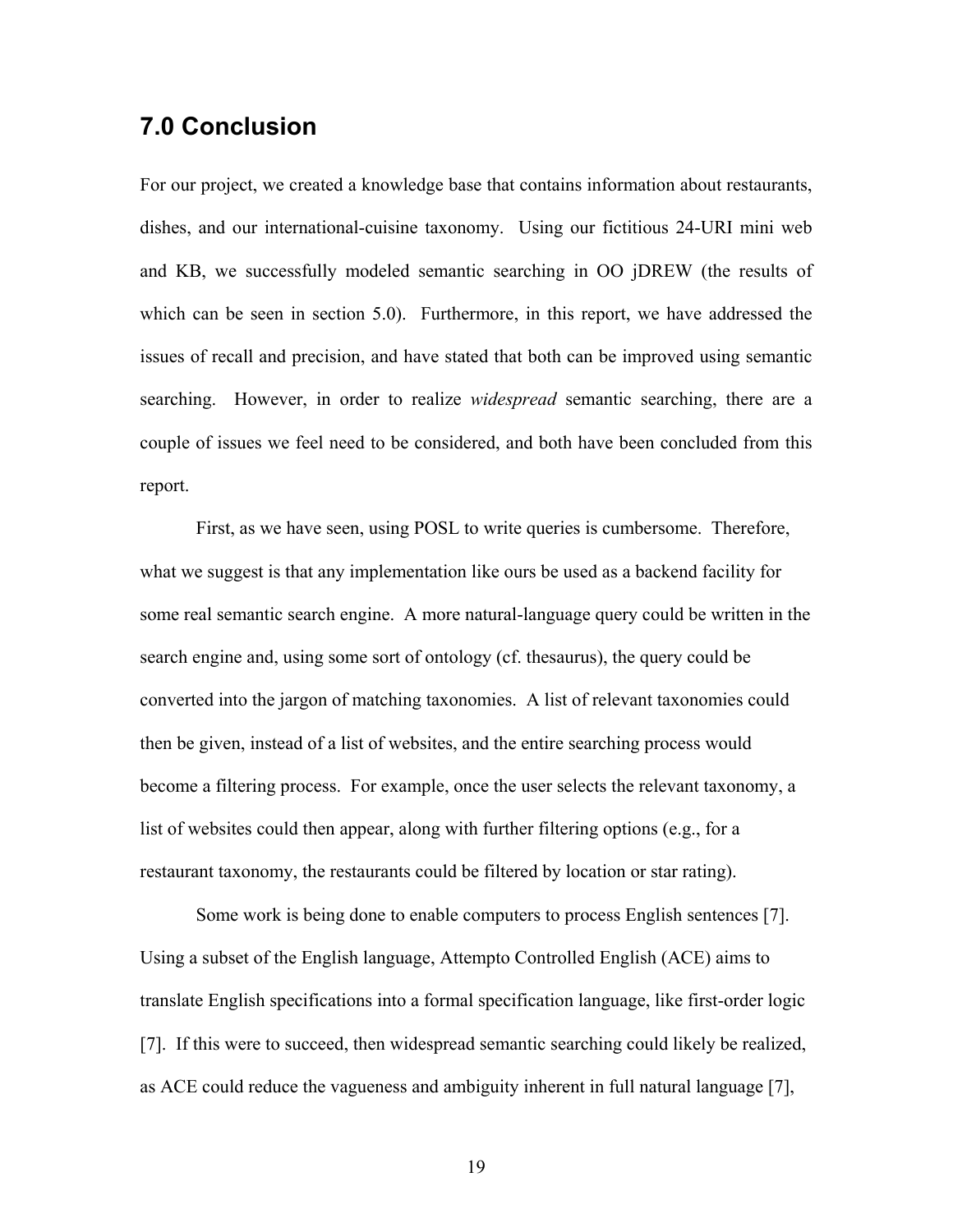which is why our queries were specified in POSL, allowing queries to be written more naturally by humans and to be processed more accurately by computers.

The second issue relates to the development of taxonomies. As mentioned earlier in the report, even with our simplified taxonomy there were a lot of design decisions we needed to make. Since we propose universal domain taxonomies (e.g., one taxonomy to fully account for restaurants, or a combination of smaller such taxonomies to create a larger, universal taxonomy that describes restaurants), a lot of cooperation must occur in order to solve concerns like what to model and with how much precision to model items in the taxonomy and KB, so that different taxonomies can be combined. If these two central issues can be resolved (i.e., natural-language query writing and cooperative taxonomy development), we feel confident that semantic searching will overtake conventional Internet searching with great success.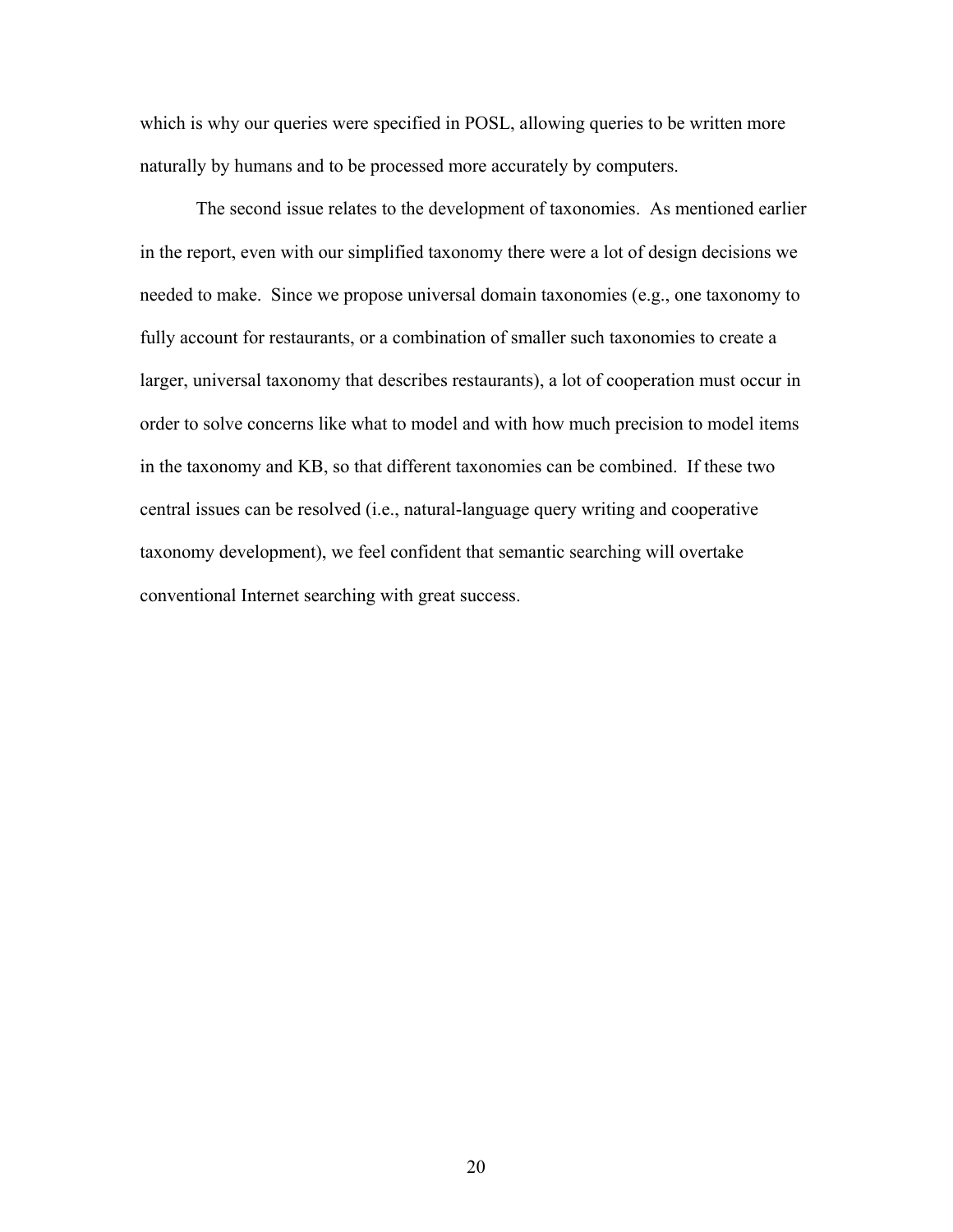# **References**

- 1. Stanford Medical Informatics. "The Protégé Ontology Editor and Knowledge Acquisition System." 2005. The National Center for Biomedical Ontology. National Library of Medicine. 1 Nov. 2005. <http://protege.standford.edu>.
- 2. Boley, Harold. "Relationships Between Logic Programming and RDF." <http://www.dfki.uni-kl.de/~boley/rdfptalk.pdf>.
- 3. Ball, Marcel. "OO jDREW: Design and Implementation of a Reasoning Engine for the Semantic Web." CS4997 Honours Thesis Project Report, UNB. 6 April 2005. <http://www.jdrew.org/oojdrew/docs/OOjDREW.pdf>.
- 4. Ball, Marcel. "OO jDREW." 27 July 2005. 1 Nov. 2005. <http://www.jdrew.org/oojdrew/>.
- 5. Wielemaker, Jan. "SWI-Prolog 5.5 Reference Manual." University of Amsterdam (2005): 13. 5 Nov. 2005. <http://wwwtcs.inf.tu-dresden.de/~nauber/ refman5\_5.pdf#search='SWI%20Prolog%20Reference%20Guide%205.5'>.
- 6. Spencer, Bruce and Harold Boley. "Project 1: Modelling Semantic Search in j-DREW." Dec. 2005. CS 6795 Semantic Web Techniques. 31 Oct. 2005. <http://www.cs.unb.ca/~bspencer/cs6795swt/project1.html>.
- 7. Fuchs, Norbert E. "Attempto Controlled English: A Specification and Knowledge Representation Language." 13 July 2004. University of Zurich. 2 Dec. 2005. <http://www.ifi.unizh.ch/attempto/description/index.html>.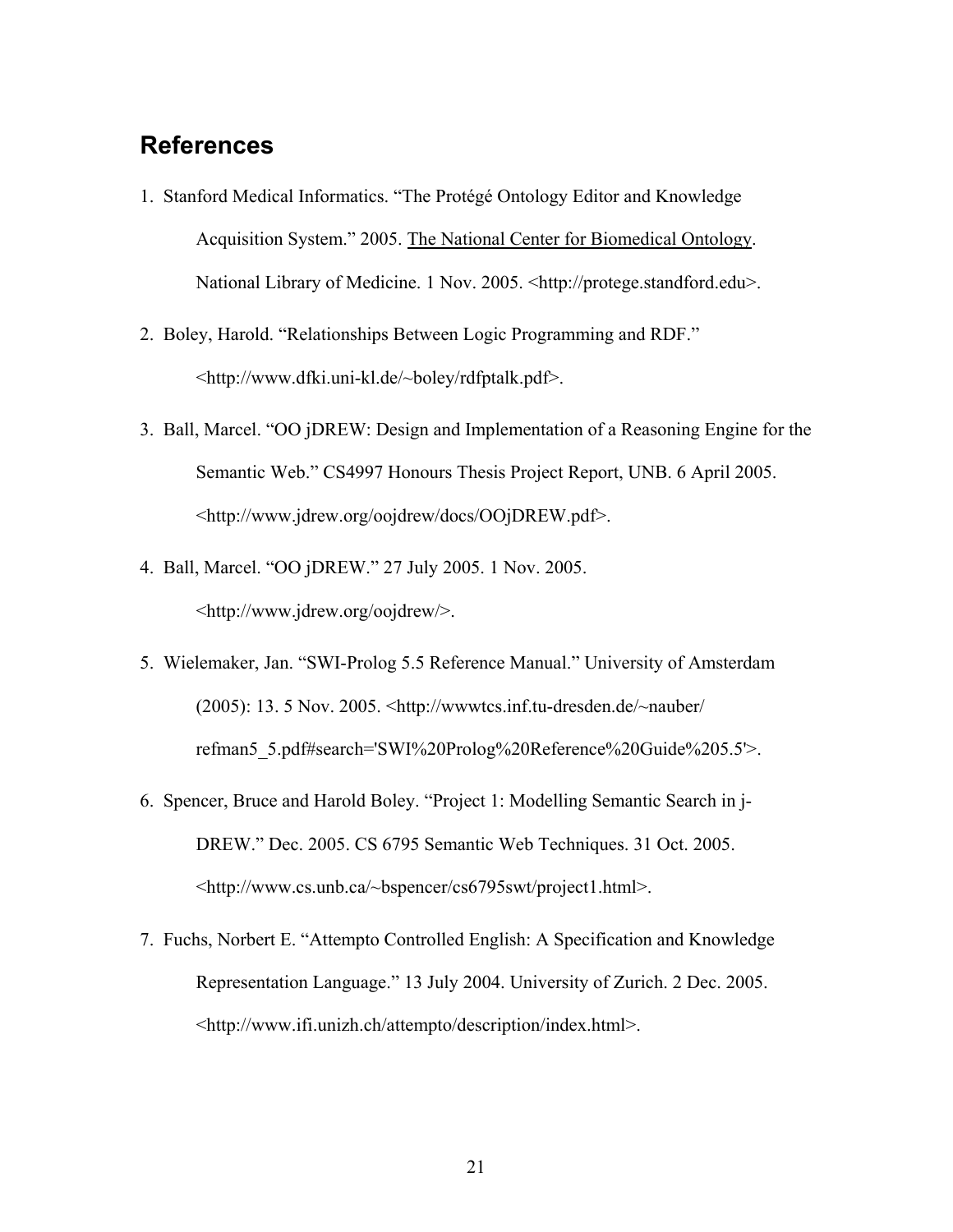# **Appendix I: Knowledge Base**

### %**The dish rules**:

% A dish is international cuisine if it is North American, or European, or Asian: international\_cuisine(?X):-north\_american(?X). international\_cuisine(?X):-european(?X). international cuisine(?X):-asian(?X).

% A dish is North American if it is American, or Mexican: north\_american(?X):-american(?X). north\_american(?X):-mexican(?X). european(?X):-french(?X). european(?X):-italian(?X). asian(?X):-indian(?X). asian(?X):-chinese(?X).

```
% Dish nationality rules: 
american(?X):-pizza(?X). 
american(?X):-sandwich(?X). 
american(?X):-fish_sticks(?X).
american(?X):-lobster(?X). 
american(?X):-steak(?X). 
american(?X):-burger(?X). 
american(?X):-macaroni and cheese(?X).
american(?X):-nachos(?X). 
american(?X):-muffin(?X). 
american(?X):-waffles(?X). 
american(?X):-pie(?X). 
american(?X):-brownies(?X).
```
mexican(?X):-tacos(?X). mexican(?X):-enchiladas(?X). mexican(?X):-burrito(?X). mexican(?X):-quesadillas(?X). mexican(?X):-nachos(?X). mexican(?X):-flan(?X). mexican(?X):-churros(?X).

french(?X):-quiche(?X). french(?X):-baguette(?X). french(?X):-soupe(?X). french(?X):-escargots(?X). french(?X):-crepe(?X). french(?X):-mousse(?X).

italian(?X):-pizza(?X). italian(?X):-spaghetti(?X). italian(?X):-lasagna(?X). italian(?X):-ravioli(?X). italian(?X):-bruschetta(?X). italian(?X):-minestrone(?X). italian(?X):-gelato(?X). italian(?X):-cheesecake(?X). indian(?X):-gosht(?X). indian(?X):-naan(?X). indian(?X):-biryani(?X). indian(?X):-paratha(?X). indian(?X):-payasam(?X). indian(?X):-pulao(?X). indian(?X):-rasam(?X). indian(?X):-sambhar(?X). indian(?X):-kulfi(?X). indian(?X):-jalebi(?X).

chinese(?X):-chow\_mein(?X). chinese(?X):-lo\_mein(?X). chinese(?X):-egg\_rolls(?X). chinese $(?X)$ :-fried rice $(?X)$ . chinese(?X):-dumplings(?X). chinese(?X):-squid(?X). chinese(?X):-pudding(?X). chinese(?X):-tart(?X).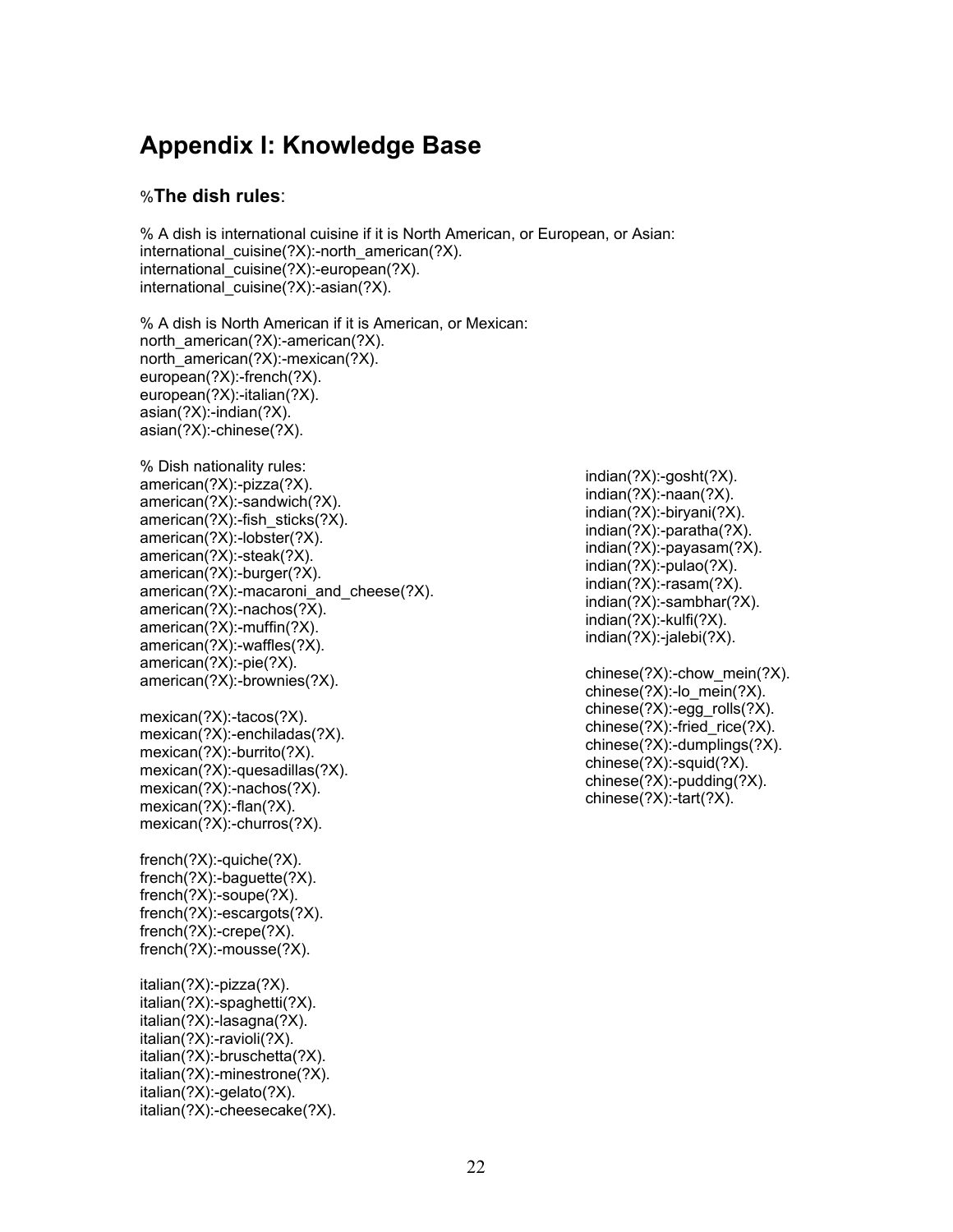#### % Dish **'Main Type'** category rules:

pasta(?X):-macaroni\_and\_cheese(?X).

pasta(?X):-spaghetti(?X). pasta(?X):-lasagna(?X). pasta(?X):-ravioli(?X). soup(?X):-soupe(?X). soup(?X):-minestrone(?X). bread(?X):-baguette(?X). bread(?X):-bruschetta(?X). bread(?X):-naan(?X). seafood(?X):-fish\_sticks(?X). seafood(?X):-lobster(?X). seafood(?X):-escargots(?X). seafood(?X):-squid(?X). delicacy(?X):-lobster(?X). delicacy(?X):-escargots(?X). delicacy(?X):-squid(?X). breakfast(?X):-muffin(?X). breakfast(?X):-waffle(?X). breakfast(?X):-crepe(?X). dessert(?X):-muffin(?X). dessert(?X):-waffle(?X). dessert(?X):-pie(?X). dessert(?X):-brownie(?X). dessert(?X):-flan(?X). dessert(?X):-churros(?X). dessert(?X):-crepe(?X). dessert(?X):-mousse(?X). dessert(?X):-gelato(?X). dessert(?X):-cheesecake(?X). dessert(?X):-kulfi(?X). dessert(?X):-jalebi(?X). dessert(?X):-pudding(?X). dessert(?X):-tart(?X). dish(?X):-pizza(?X). %american dishes dish(?X):-sandwich(?X). dish(?X):-fish\_sticks(?X). dish(?X):-lobster(?X). dish(?X):-steak(?X). dish(?X):-burger(?X). dish(?X):-macaroni\_and\_cheese(?X). dish(?X):-nachos(?X). dish(?X):-muffin(?X). dish(?X):-waffles(?X). dish(?X):-pie(?X).

dish(?X):-brownies(?X).

dish(?X):-tacos(?X). %mexican dishes dish(?X):-enchiladas(?X). dish(?X):-burrito(?X). dish(?X):-quesadillas(?X).  $dish(?X)$ :-flan $(?X)$ . dish(?X):-churros(?X). dish(?X):-quiche(?X). %french dishes dish(?X):-baguette(?X). dish(?X):-soupe(?X). dish(?X):-escargots(?X). dish(?X):-crepe(?X). dish(?X):-mousse(?X). dish(?X):-spaghetti(?X). %italian dishes dish(?X):-lasagna(?X). dish(?X):-ravioli(?X). dish(?X):-bruschetta(?X). dish(?X):-minestrone(?X). dish(?X):-gelato(?X). dish(?X):-cheesecake(?X). dish(?X):-gosht(?X). %indian dishes dish(?X):-naan(?X). dish(?X):-biryani(?X). dish(?X):-paratha(?X). dish(?X):-payasam(?X). dish(?X):-pulao(?X). dish(?X):-rasam(?X). dish(?X):-sambhar(?X). dish(?X):-kulfi(?X). dish(?X):-jalebi(?X). dish(?X):-chow\_mein(?X). %chinese dishes dish(?X):-lo\_mein(?X). dish(?X):-egg\_rolls(?X). dish(?X):-fried\_rice(?X). dish(?X):-dumplings(?X). dish(?X):-squid(?X). dish(?X):-pudding(?X). dish(?X):-tart(?X).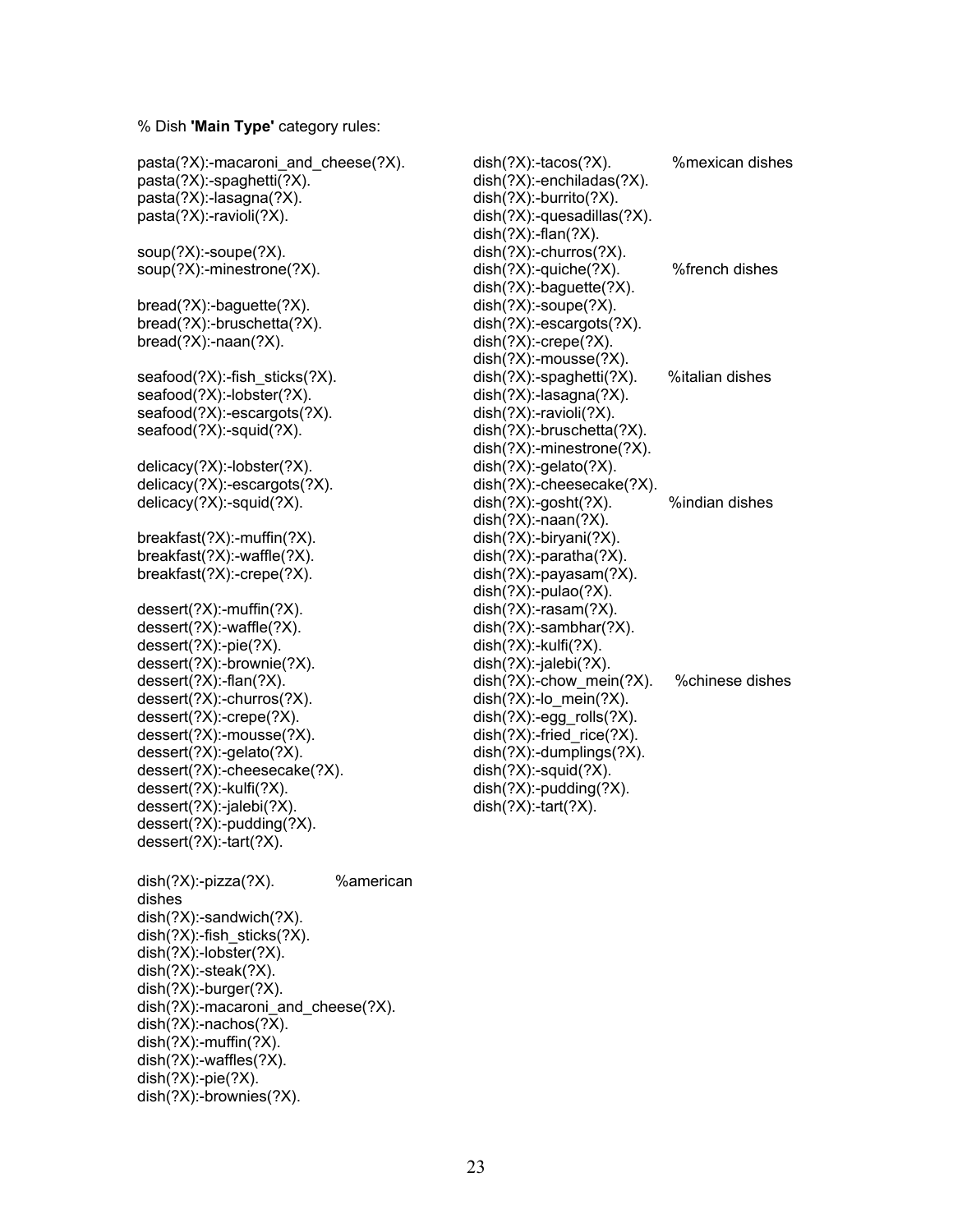#### % **The dish facts**:

% American dish instances sandwich(omelet\_sandwich). sandwich(vegetable\_sandwich). vegetarian(vegetable\_sandwich). sandwich(chicken\_sandwich). sandwich(egg\_salad\_sandwich).

fish\_sticks(fish\_sticks).

burger(burger\_and\_fries). burger(hamburger). burger(veggie\_burger). vegetarian(veggie\_burger). burger(cheese\_burger).

muffin(blueberry\_muffin). muffin(bran\_muffin). muffin(mixed\_fruit\_muffin).

waffles(whole\_wheat\_waffles). waffles(blueberry\_waffles).

brownies(caramel\_turtle\_brownies). brownies(chestnut\_truffle\_brownies).

steak(flaming\_steak\_diane). steak(pan\_fried\_rib\_steak).

lobster(lobster\_chowder). lobster(maine\_lobster\_stew).

macaroni and cheese(macaroni and c heese).

pie(apple\_pie). pie(blueberry\_pie). pie(lemon\_meringue\_pie).

nachos(blue\_corn\_nachos). nachos(veggie\_medley\_nachos). vegetarian(veggie\_medley\_nachos).

pizza(meat\_pizza). pizza(veg\_pizza). vegetarian(veg\_pizza).

% Mexican dish instances: tacos(garlic\_tacos). tacos(beef\_tacos). tacos(tofu\_tacos). vegetarian(tofu\_tacos).

enchiladas(beef\_enchiladas). enchiladas(chicken\_enchiladas). enchiladas(breakfast\_enchiladas). vegetarian(breakfast\_enchiladas). breakfast(breakfast\_enchiladas).

burrito(bean\_burrito). burrito(beef\_burrito). vegetarian(bean\_burrito).

quesadillas(cheese\_quesadillas). quesadillas(chicken\_quesadillas).

nachos(veggie\_medley\_nachos). nachos(cheese\_nachos). vegetarian(veggie\_medley\_nachos).

flan(caramel\_drizzled\_flan). flan(chocolate\_flan).

churros(apple\_churros).

% French dish instances: mousse(chocolate\_mousse). mousse(strawberry\_mousse). mousse(vanilla\_mousse).

crepe(breakfast\_crepe). crepe(chocolate\_crepe). crepe(veg\_crepe). vegetarian(veg\_crepe).

quiche(quiche\_lorraine). quiche(veg\_quiche). vegetarian(veg\_quiche).

baguette(baguette). vegetarian(baguette).

soupe(soupe\_oignon). soupe(soupe\_lentilles). vegetarian(soupe\_lentilles).

escargots(escargots\_burgundy).

% Italian dish instances: pizza(pineapple\_pizza). pizza(chicken\_pizza). pizza(anchovey\_pizza). pizza(olive\_pizza). pizza(meat\_pizza). vegetarian(pineapple\_pizza). seafood(anchovey\_pizza).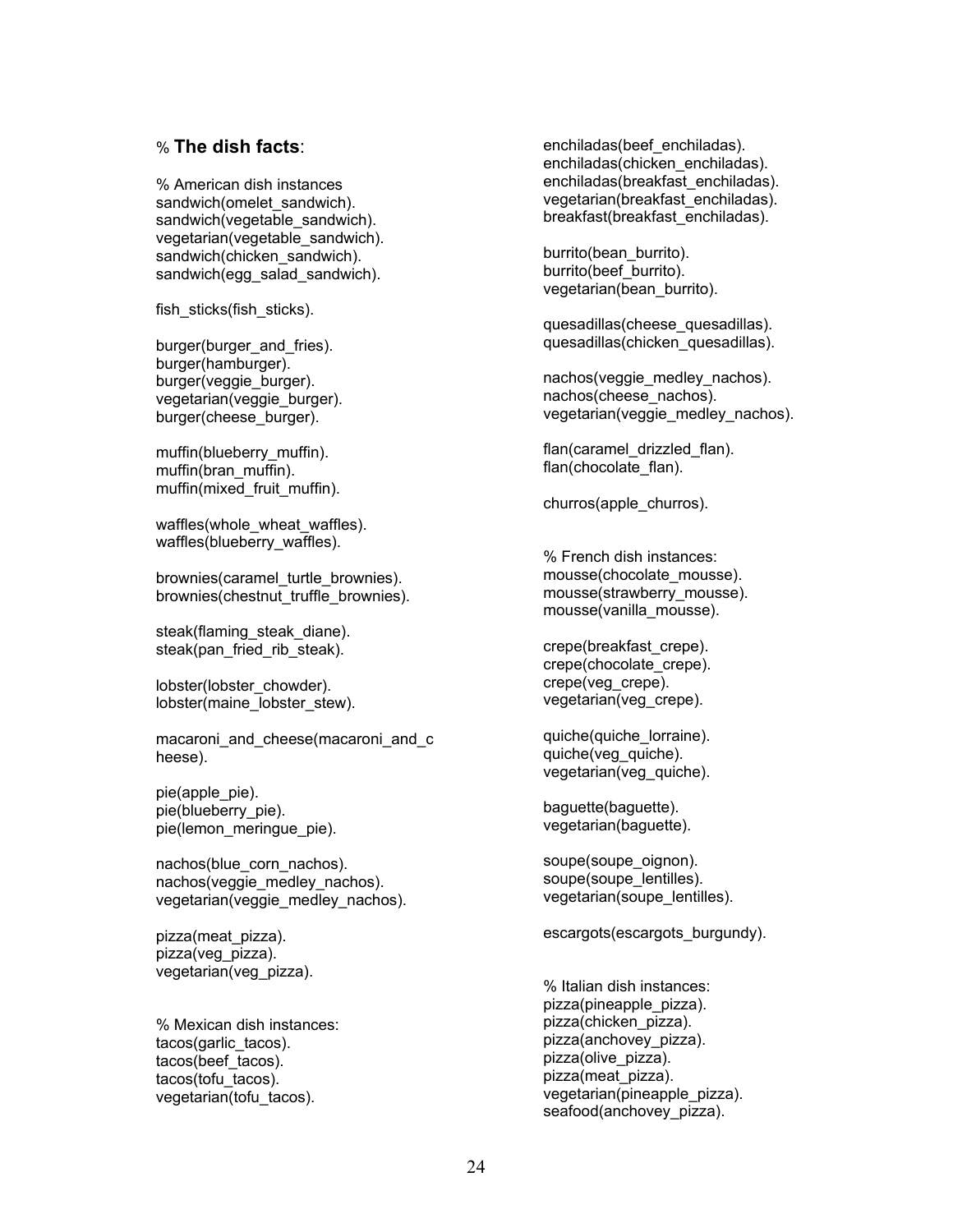spaghetti(meatball\_spaghetti). spaghetti(spinach\_spaghetti). vegetarian(spinach\_spaghetti).

lasagna(three\_cheese\_lasagna). lasagna(beef\_lasagna). vegetarian(three\_cheese\_lasagna).

ravioli(cheese\_ravioli). ravioli(beef\_ravioli).

brushetta(garlic\_bruschetta). bruchetta(cheese\_topped\_bruschetta). vegetarian(garlic\_bruschetta). vegetarian(cheese\_topped\_bruschetta).

minestrone(veggie\_medley\_minestrone). minestrone(cheese\_topped\_minestrone). vegetarian(veggie\_medley\_minestrone). vegetarian(cheese\_topped\_minestrone).

gelato(vanilla\_gelato). gelato(strawberry\_gelato). gelato(chocolate\_gelato).

cheesecake(chocolate\_cheesecake). cheesecake(cherry\_cheesecake).

% Indian dish instances: paratha(allu\_paratha). vegetarian(allu\_paratha). paratha(shahi\_paratha).

naan(gobi\_naan). vegetarian(gobi\_naan).

gosht(masala\_gosht). vegetarian(masala\_gosht). gosht(mutton\_masala\_gosht). gosht(gosht\_e\_akbari). vegetarian(gosht\_e\_akbari). gosht(chicken\_gosht\_e\_akbari).

biryani(murgh\_dum\_biryani). vegetarian(murgh\_dum\_biryani). biryani(meat\_murgh\_dum\_biryani). biryani(yakhni\_biryani). vegetarian(yakhni\_biryani). biryani(beef\_yakhni\_biryani).

pulao(mattar\_pulao). vegetarian(mattar\_pulao). pulao(panchrangi\_pulao). vegetarian(panchrangi\_pulao). rasam(pepper\_rasam). vegetarian(pepper\_rasam). rasam(tomato\_rasam). vegetarian(tomato\_rasam).

sambhar(kadamba\_sambhar). vegetarian(kadamba\_sambhar). sambhar(chicken\_sambhar).

payasam(pal\_payasam). payasam(semiya\_payasam).

kulfi(mango\_kulfi). kulfi(almond\_kulfi).

jalebi(jalebi).

% Chinese dish instances: chow mein(chicken chow mein). chow\_mein(veg\_chow\_mein). vegetarian(veg\_chow\_mein).

lo\_mein(beef\_lo\_mein). lo\_mein(veg\_lo\_mein). vegetarian(veg\_lo\_mein).

squid(fried\_squid). squid(squid\_balls).

dumplings(pork\_dumplings). dumplings(vegan\_dumplings). vegetarian(vegan\_dumplings).

fried rice(chicken fried rice). fried rice(veg fried rice). vegetarian(veg\_fried\_rice).

pudding(mango\_pudding). pudding(coconut\_pudding).

tart(sago\_tart). tart(custard\_tart).

egg\_rolls(meat\_egg\_roll). egg\_rolls(veg\_egg\_roll). vegetarian(veg\_egg\_roll).

% Sample facts for searching for ingredient information: chicken(chicken\_burger). chocolate(chocolate\_mousse).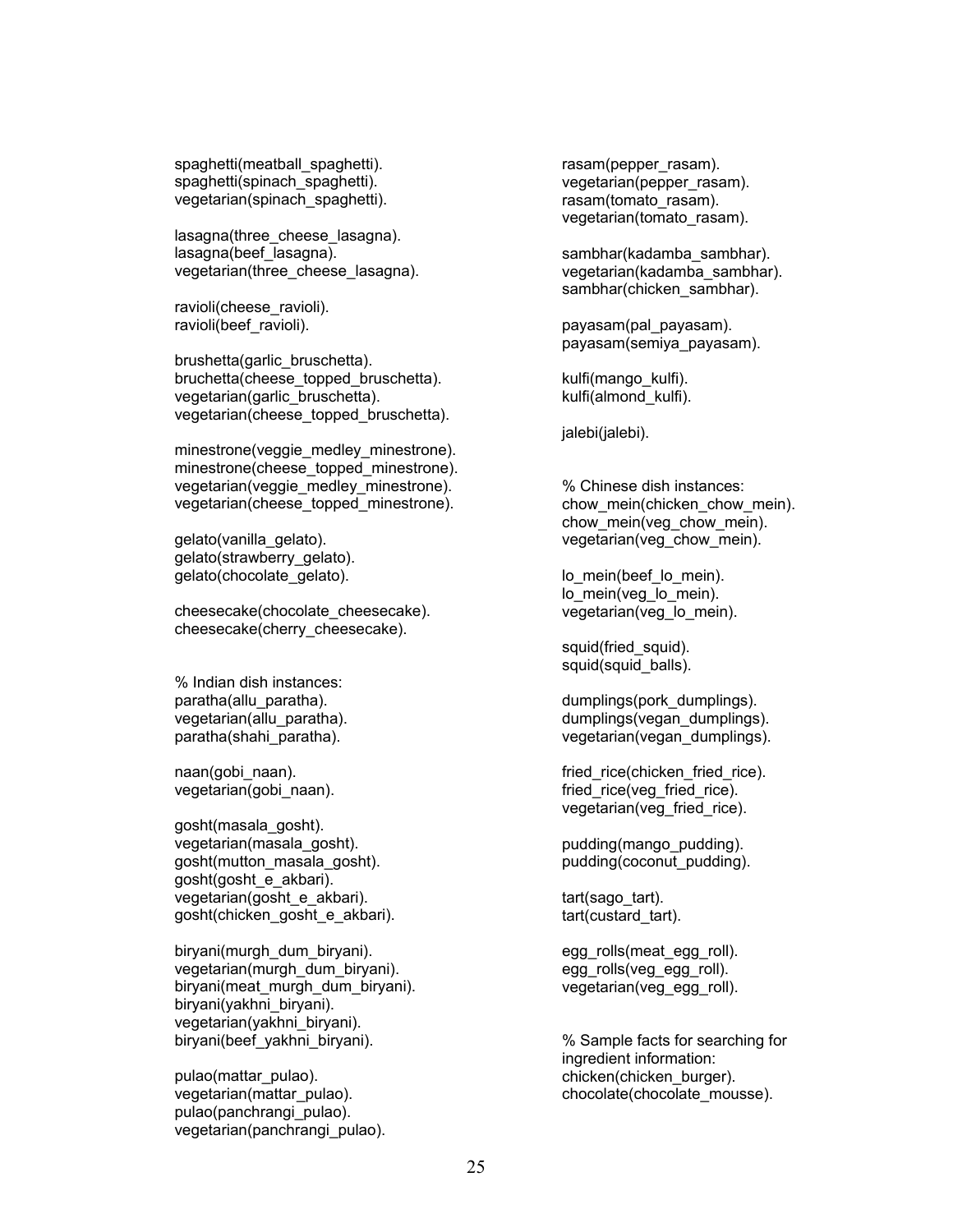#### % **The restaurant facts**:

% French-Italian Restaurant restaurant(uri01). location(uri01, Moncton). name(uri01, "Chez Henri"). star\_rating(uri01, 4). european(uri01). serves(uri01, chocolate\_mousse). serves(uri01, strawberry\_mousse). serves(uri01, veg\_crepe). serves(uri01, veg\_crepe). serves(uri01, breakfast\_crepe). serves(uri01, escargots\_burgundy). serves(uri01, baguette). serves(uri01, quiche\_lorraine). serves(uri01, soupe\_lentilles). serves(uri01, veggie medley minestrone). serves(uri01, garlic\_brushetta). serves(uri01, vanilla\_gelato). serves(uri01, three cheese lasagna). serves(uri01, beef\_lasagna). % Chinese Restaurant restaurant(uri02). location(uri02, Moncton). name(uri02, "Fang's Palace"). star\_rating(uri02, 3). chinese(uri02). serves(uri02, veg\_lo\_mein). serves(uri02, veg\_lo\_mein). serves(uri02, veg\_chow\_mein). serves(uri02, chicken\_chow\_mein). serves(uri02, pork\_dumplings). serves(uri02, veg\_fried\_rice). serves(uri02, chicken\_fried\_rice). serves(uri02, veg\_egg\_roll). serves(uri02, mango\_pudding). serves(uri02, sago\_tart).

% Mexican Restaurant restaurant(uri03). location(uri03, "Saint John"). name(uri03, "El Taco"). star\_rating(uri03, 2). mexican(uri03). serves(uri03, beef\_tacos). serves(uri03, tofu\_tacos). serves(uri03, chicken quesadillas). serves(uri03, cheese\_quesadillas). serves(uri03, bean\_burrito). serves(uri03, beef\_burrito). serves(uri03, cheese\_nachos). serves(uri03, chocolate\_flan).

% Italian Restaurant restaurant(uri04). location(uri04, Moncton). name(uri04, "Papas Pizza"). star\_rating(uri04, 3). italian(uri04). serves(uri04, pineapple pizza). serves(uri04, anchovy\_pizza). serves(uri04, chicken\_pizza). serves(uri04, olive\_pizza). serves(uri04, meat pizza). serves(uri04, meatball\_spaghetti). serves(uri04, three cheese lasagna). serves(uri04, beef\_lasagna). serves(uri04, cheese\_ravioli). serves(uri04, beef\_ravioli). serves(uri04, chocolate\_cheesecake). serves(uri04, cherry\_cheesecake).

% Indian Restaurant restaurant(uri05). location(uri05, Fredericton). name(uri05, "Spice of India"). star\_rating(uri05, 3). indian(uri05). serves(uri05, allu\_paratha). serves(uri05, shahi\_paratha). serves(uri05, masala\_gosht). serves(uri05, tomato\_rasam). serves(uri05, chicken\_sambhar). serves(uri05, mango\_kulfi).

% American Restaurant restaurant(uri06). location(uri06, Fredericton). %At multiple locations location(uri06, Moncton). location(uri06, "Saint John"). name(uri06, Cruisers). star\_rating(uri06, 2). american(uri06). serves(uri06, meat pizza). serves(uri06, burger\_and\_fries). serves(uri06, veg\_pizza). serves(uri06, fish\_sticks). serves(uri06, apple pie). serves(uri06, macaroni\_and\_cheese).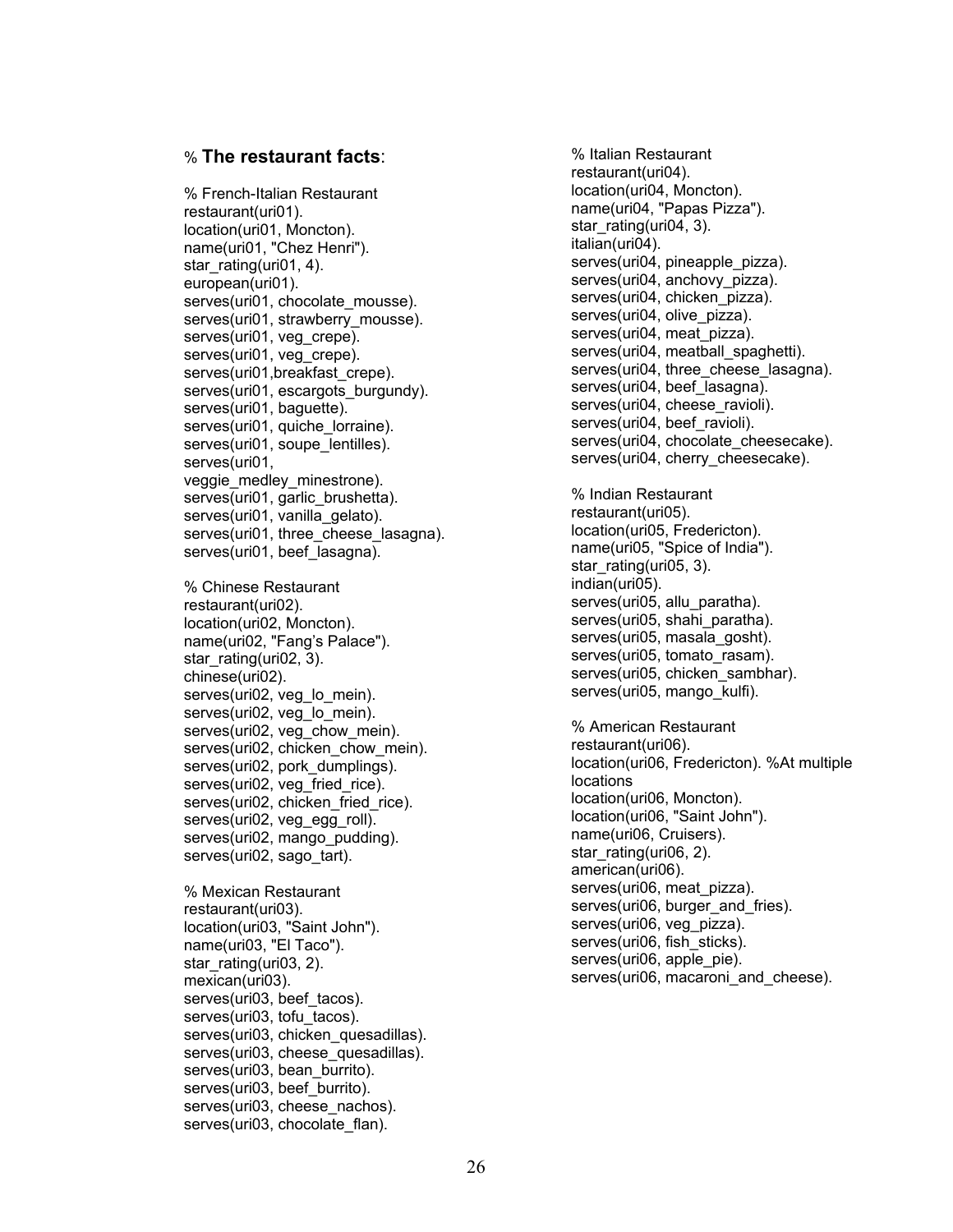% Italian-American restaurant: restaurant(uri07). location(uri07, Fredericton). name(uri07, "Luigi's Place"). star\_rating(uri07, 3). italian(uri07). american(uri07). serves(uri07, meat pizza). serves(uri07, chicken\_pizza). serves(uri07, spinach spaghetti). serves(uri07, beef\_lasagna). serves(uri07, cheese topped bruschetta). serves(uri07, beef\_ravioli). serves(uri07, veg\_pizza). % american serves(uri07, veggie\_burger). serves(uri07, cheese\_burger). serves(uri07, chicken\_sandwich). serves(uri07, lemon\_meringue\_pie). serves(uri07, strawberry\_gelato). serves(uri07, chocolate\_cheesecake).

% American restaurant (vegetarian breakfast place): restaurant(uri08). location(uri08, "Saint John"). name(uri08, "Martha's Munchies"). star\_rating(uri08, 2). american(uri08). vegetarian(uri08). serves(uri08, macaroni\_and\_cheese). serves(uri08, whole wheat waffles). serves(uri08, blueberry\_waffles). serves(uri08, blueberry\_muffin). serves(uri08, bran\_muffin). serves(uri08, mixed\_fruit\_muffin). serves(uri08, apple pie). serves(uri08, blueberry\_pie). serves(uri08, veggie\_medley\_nachos).

% Mexican restaurant: restaurant(uri09). location(uri09, Moncton). name(uri09, "Amigos"). star\_rating(uri09, 3). mexican(uri09). serves(uri09, garlic\_tacos). serves(uri09, tofu\_tacos). serves(uri09, beef\_enchiladas). serves(uri09, bean\_burrito). serves(uri09, chicken\_quesadillas). serves(uri09, veggie\_medley\_nachos). serves(uri09, caramel\_drizzled\_flan). serves(uri09, apple\_churros).

% French restaurant: restaurant(uri10). location(uri10, Fredericton). name(uri10, "Le Diner"). star\_rating(uri10, 2). french(uri10). serves(uri10, breakfast\_crepe). serves(uri10, veg\_crepe). serves(uri10, veg\_quiche). serves(uri10, soupe\_oignon). serves(uri10, soupe\_lentilles). serves(uri10, baguette). serves(uri10, vanilla\_mousse). % Indian restaurant: restaurant(uri11). location(uri11, "Saint John"). name(uri11, "Babul Biryani House"). star\_rating(uri11, 4). indian(uri11). serves(uri11, murgh\_dum\_biryani). serves(uri11, yakhni\_biryani). serves(uri11, shahi\_paratha). serves(uri11, gobi\_naan). serves(uri11, gosht\_e\_akbari). serves(uri11, kadamba\_sambhar). serves(uri11, chicken\_sambhar). serves(uri11, pal\_payasam). serves(uri11, mango kulfi). serves(uri11, almond kulfi). serves(uri11, jalebi). % Chinese restaurant: restaurant(uri12). location(uri12, Fredericton). name(uri12, "Ming's Marvelous Meals"). star\_rating(uri12, 3). chinese(uri12). serves(uri12, beef\_lo\_mein). serves(uri12, chicken\_chow\_mein). serves(uri12, veg\_chow\_mein). serves(uri12, vegan\_dumplings). serves(uri12, chicken\_fried\_rice). serves(uri12, veg\_fried\_rice). serves(uri12, sago\_tart).

serves(uri12, custard\_tart).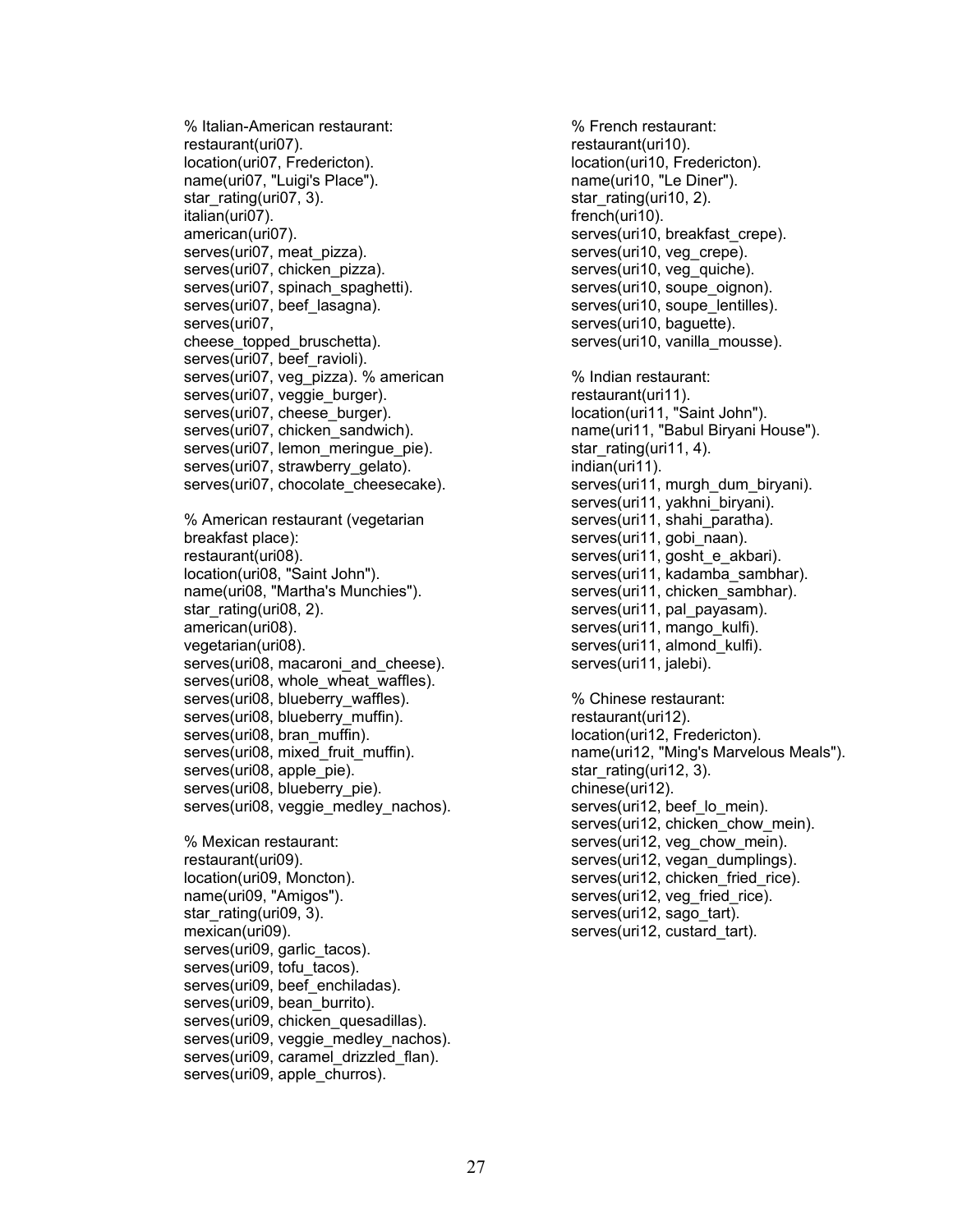% Mexican Restaurant restaurant(uri13). location(uri13, Fredericton). name(uri13, "Tacos Paradise"). star\_rating(uri13, 4). mexican(uri13). serves(uri13, tofu\_tacos). serves(uri13, garlic\_tacos). serves(uri13, beef\_enchiladas). serves(uri13, breakfast\_enchiladas). serves(uri13, cheese\_quesadillas). serves(uri13, bean\_burrito). serves(uri13, beef\_burrito). serves(uri13, veggie\_medley\_nachos). serves(uri13, cheese\_nachos). serves(uri13, apple\_churros). serves(uri13, caramel drizzled flan). % Italian Restaurant restaurant(uri14). location(uri14, "Saint John"). name(uri14, "Pizza world"). star\_rating(uri14, 3). italian(uri14). serves(uri14, pineapple\_pizza). serves(uri14, anchovy\_pizza). serves(uri14, olive\_pizza). serves(uri14, meat pizza). serves(uri14, meatball spaghetti). serves(uri14, three\_cheese\_lasagna). serves(uri14, beef\_lasagna). serves(uri14, cheese\_ravioli). serves(uri14, garlic\_bruschetta). serves(uri14, veggie\_medley\_minestrone). serves(uri14, vanilla\_gelato). serves(uri14, strawberry\_gelato). serves(uri14, chocolate\_cheesecake). % American Restaurant restaurant(uri15). location(uri15, Fredericton). name(uri15, "Latin's world"). star\_rating(uri15, 4). american(uri15). serves(uri15, omelet\_sandwich). serves(uri15, vegetable\_sandwich). serves(uri15, hamburger). serves(uri15, blueberry\_muffin). serves(uri15, bran\_muffin). serves(uri15, caramel\_turtle\_brownies). serves(uri15, flaming steak diane). serves(uri15, apple pie). serves(uri15, blue\_corn\_nachos). serves(uri15, meat pizza). serves(uri15, veg pizza).

% French Restaurant restaurant(uri16). location(uri16, Moncton). name(uri16, "Frenchz"). star\_rating(uri16, 3). french(uri16). serves(uri16, chocolate\_mousse). serves(uri16, vanilla\_mousse). serves(uri16, breakfast\_crepe). serves(uri16, quiche lorraine). serves(uri16, veg quiche). serves(uri16, soupe\_oignon). serves(uri16, soupe\_lentilles). serves(uri16, escargots burgundy). % Indian Restaurant restaurant(uri15). location(uri17, Fredericton). location(uri17, Moncton). name(uri17, "Arusuvai Virundhu"). star\_rating(uri17, 4). indian(uri17). serves(uri17, allu\_paratha). serves(uri17, shahi\_paratha). serves(uri17, masala\_gosht). serves(uri17, tomato\_rasam). serves(uri17, chicken\_sambhar). serves(uri17, mutton\_masala\_gosht). serves(uri17, gosht\_e\_akbari). serves(uri17, chicken\_gosht\_e\_akbari). serves(uri17, yakhni\_biryani). serves(uri17, meat murgh dum biryani). serves(uri17, beaf\_yakhni\_biryani). serves(uri17, mattar\_pulao). serves(uri17, pal\_payasam). serves(uri17, semiya\_payasam). serves(uri17, mango\_kulfi). serves(uri17, almond kulfi). % Asian Restaurant restaurant(uri18). location(uri18, Fredericton). name(uri18, "Asiano classica"). star\_rating(uri18, 4). asian(uri18). serves(uri18, allu\_paratha). serves(uri18, veg\_chow\_mein). serves(uri18, shahi\_paratha). serves(uri18, chicken\_chow\_mein). serves(uri18, masala\_gosht). serves(uri18, pork\_dumplings). serves(uri18, tomato\_rasam). serves(uri18, veg\_fried\_rice). serves(uri18, chicken\_sambhar). serves(uri18, chicken fried rice). serves(uri18, almond kulfi).